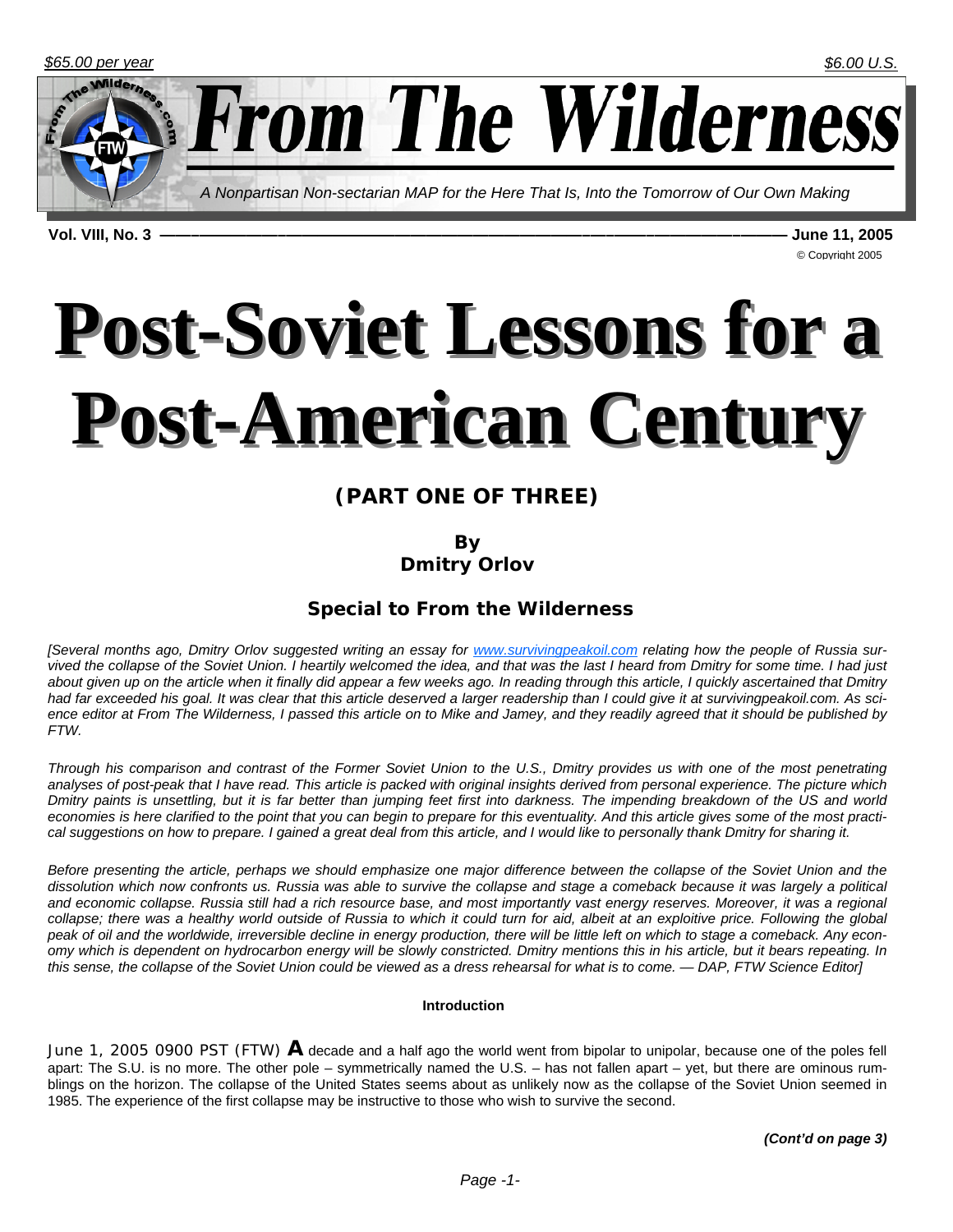# *From the Wilderness*

Michael C. Ruppert Publisher / Editor

| Assistant Managing EditorJamey Hecht, Ph.D.  |  |
|----------------------------------------------|--|
| Contributing EditorPeter Dale Scott, Ph.D.   |  |
|                                              |  |
| Military / Veteran's Affairs EditorStan Goff |  |

*From The Wilderness* is published eleven times annually. Subscriptions are \$65 (US) for 11 issues.

> *From The Wilderness*  P.O. Box 6061 – 350, Sherman Oaks, CA 91413 www.fromthewilderness.com editorial: editor@copvcia.com subscriptions and customer service: service@copvcia.com

(818) 788-8791 \* (818) 981-2847 fax

# **TABLE OF CONTENTS**

| Post-Soviet Lessons for a Post-American Centurypage 1 |
|-------------------------------------------------------|
|                                                       |
|                                                       |
|                                                       |
|                                                       |
|                                                       |
|                                                       |
|                                                       |

© Copyright 2005 Michael C. Ruppert and *From The Wilderness Publications*, www.fromthewilderness.com. All rights reserved.

Any story originally published in From The Wilderness more than thirty days old may be reprinted in its entirety, non-commercially, if, and only if, the author's name remains attached and the following statement appears.

"Reprinted with permission, Michael C. Ruppert and From The Wilderness Publications, www.fromthewilderness.com, P.O Box 6061 – 350, Sherman Oaks, CA 91413, (818) 788-8791. FTW is published monthly; annual subscriptions are \$65 per year."

THIS WAIVER DOES NOT APPLY TO PUBLICATION OF NEW BOOKS.

For reprint permission for "for profit" publication, please contact FTW. For Terms and conditions on subscriptions and the From the Wilderness website, please see our website at: www.fromthewilderness.com or send a self-addressed stamped envelope with the request to the above address.

# **BACK-DOOR LAW, BACK-DOOR DRAFT**

**By Stan Goff** 

*[Stan Goff shows that Stop-Loss is utterly illegal - on multiple grounds. And what are we fighting for? Freedom! Here's how this shocking article ends: "Meanwhile, head down to the local recruiting station with this information in hand, and deny each station at least four recruits a month. That is how we fight back right now." --JAH]*

*May 25, 2005 1400 PST (FTW)* In late April and early May I seemed to be living in airports. While I haunted these fluorescent fortresses, I was dismayed by two recurrent experiences. One was the absolute saturation of airports by televisions piping in the insipid and vacuous chattering of CNN "news." Equally disturbing was the increasing number of people in desert camouflage uniforms, bound for the Energy War, who appeared to be as old as me… some even older. For the record, I am 53.

I couldn't help thinking about the stories of the Ardennes, when Hitler's generals - with the Wehrmacht now fertilizing their own former axes of advance from the Oder River to the blooddrenched byways of Stalingrad, and their shattered machinery littering the terrain from Normandy to the muddy foothills of Southern Belgium - conscripted adolescent boys and geriatric men to face the Allied juggernaut aimed through Belgium at the heart of the fatherland.

Seems a fitting cautionary tale, given that as I write this people around the world are celebrating the 60th anniversary of VE Day. Even more so, with Richard Cheney's presidential meat puppet doing the rounds in the former Soviet Union, wagging his blueblooded, Texas National Guard finger at Russians for the Molotov-Ribbentrop Pact… at the people who laid down 27 million lives to soak Hitler's fascism into their very heartland and crush it.

This administration, which has posited expansionary war as the organizing principle of its nation, now shifts the onus for Hitler's lethal failure of his own project of expansion from the perpetrators to those who were most savagely victimized by it. Any selfrespecting Russian within arm's reach of George W. Bush should slap the fucking taste out of his mouth.

And the victor's historians have buried the details of the aforesaid Pact, painting it as Russian cynicism, when it was Russian necessity, forced on them by their own future allies in the United States and Great Britain. A very good account of this sorry episode is available at:

http://www.columbia.edu/~lnp3/mark\_jones/appeasement.htm.

While it is certainly true that the Bush administration has not committed itself (yet) to the military conquest of Eurasia (actually it's Southwest Asia they are bent on), it is increasingly apparent that in a new historic milieu - this regime has gambled on military conquest, underestimated its own modern-day *"untermenschen,"* and bogged down. It is also true (again) that the militarists have risked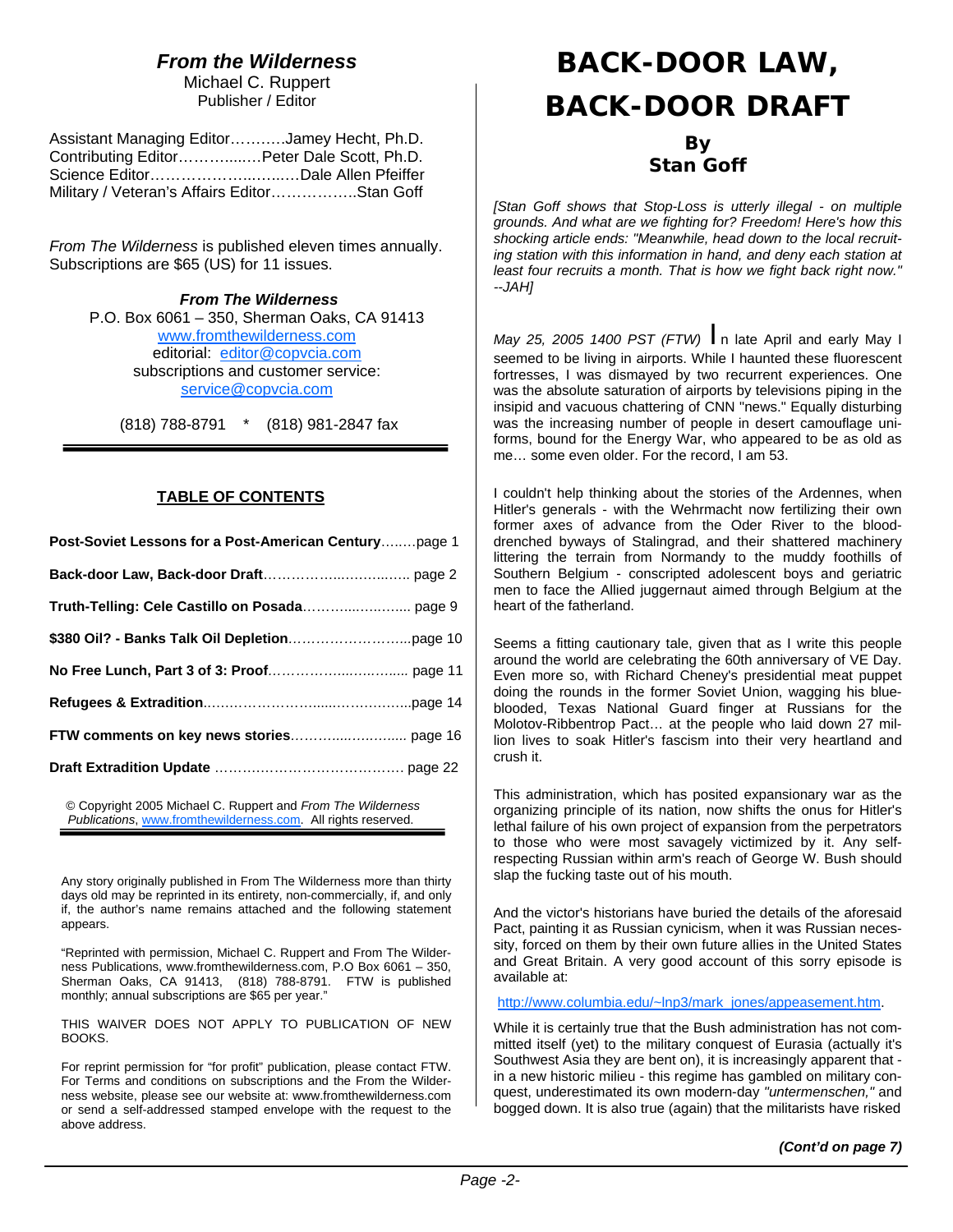Reasonable people would never argue that that the two poles were exactly symmetrical; along with significant similarities, there were equally significant differences, both of which are valuable in predicting how the second half of the clay-footed superpower giant that once bestrode the planet will fare once it too falls apart.

I have wanted to write this article for almost a decade now. Until recently, however, few people would have taken it seriously. After all, who could have doubted that the world economic powerhouse that is the United States, having recently won the Cold War and the Gulf War, would continue, triumphantly, into the bright future of superhighways, supersonic jets, and interplanetary colonies?

But more recently the number of doubters has started to climb steadily. The U.S. is desperately dependent on the availability of cheap, plentiful oil and natural gas, and addicted to economic growth. Once oil and gas become expensive (as they already have) and in ever-shorter supply (a matter of one or two years at most), economic growth will stop, and the U.S. economy will collapse.

Many may still scoff at this cheerless prognosis, but this article should find a few readers anyway. In October 2004, when I started working on it, an Internet search for "peak oil" and "economic collapse" yielded about 16,300 documents; by April of 2005 that number climbed to 4,220,000. This is a dramatic change in public opinion only, because what is known on the subject now is more or less what was known a decade or so ago, when there was exactly one Web site devoted to the subject: Jay Hanson's Dieoff.org. This sea change in public opinion is not restricted to the Internet, but is visible in the mainstream and the specialist press as well. Thus, the lack of attention paid to the subject over the decades resulted not from ignorance, but from denial: although the basic theory that is used to model and predict resource depletion has been well understood since the 1960s, most people prefer to remain in denial.

#### **Denial**

Although this is a bit off the subject of Soviet collapse and what it may teach us about our own, I can't resist saying a few words about denial, for it is such an interesting subject. I also hope that it will help some of you to go beyond denial, this being a helpful step towards understanding what I am going to say here.

Now that a lot of the predictions are coming true more or less on schedule, and it is becoming increasingly difficult to ignore the steady climb of energy prices and the dire warnings from energy experts of every stripe, outright denial is being gradually replaced with subtler forms of denial, which center around avoiding any serious, down-to-earth discussion of the likely actual consequences of peak oil, and of the ways one might cope with them.

Instead, there is much discussion of policy: what "we" should do. The "we" in question is presumably some embodiment of the great American Can-Do Spirit: a brilliantly organized consortium of government agencies, leading universities and research centers, and major corporations, all working together toward the goal of providing plentiful, clean, environmentally safe energy, to fuel another century of economic expansion. Welcome to the sideshow at the end of the universe!

One often hears that "We could get this done, if only we wanted to." Most often one hears this from non-specialists, sometimes from economists, and hardly ever from scientists or engineers. A few back-of-the-envelope calculations are generally enough to suggest otherwise, but here logic runs up against faith in the Goddess of Technology: that she will provide. On her altar are assembled various ritualistic objects used to summon the Can-Do Spirit: a photovoltaic cell, a fuel cell, a vial of ethanol, and a vial of bio-diesel. Off to the side of the altar is a Pandora's box packed with coal, tar sand, oceanic hydrates, and plutonium: if the Goddess gets angry, it's curtains for life on Earth.

But let us look beyond mere faith, and focus on something slightly more rational instead. This "we," this highly organized, high-powered problem-solving entity, is quickly running out of energy, and once it does, it will not be so high-powered any more. I would like to humbly suggest that any long-term plan it attempts to undertake is doomed, simply because crisis conditions will make long-term planning, along with large, ambitious projects, impossible. Thus, I would suggest against waiting around for some miracle device to put under the hood of every SUV and in the basement of every McMansion, so that all can live happily ever after in this suburban dream, which is looking more and more like a nightmare in any case.

The next circle of denial revolves around what must inevitably come to pass if the Goddess of Technology were to fail us: a series of wars over ever more scarce resources. Paul Roberts, who is very well informed on the subject of peak oil, has this to say: "what desperate states have always done when resources turn scarce… [is] fight for them." [MotherJones.com, 11/12 2004] Let us not argue that this has never happened, but did it ever amount to anything more than a futile gesture of desperation? Wars take resources, and, when resources are already scarce, fighting wars over resources becomes a lethal exercise in futility. Those with more resources would be expected to win. I am not arguing that wars over resources will not occur. I am suggesting that they will be futile, and that victory in these conflicts will be barely distinguishable from defeat. I would also like to suggest that these conflicts would be self-limiting: modern warfare uses up prodigious amounts of energy, and if the conflicts are over oil and gas installations, then they will get blown up, as has happened repeatedly in Iraq. This will result in less energy being available and, consequently, less warfare.

Take, for example, the last two US involvements in Iraq. In each case, as a result of US actions, Iraqi oil production decreased. It now appears that the whole strategy is a failure. Supporting Saddam, then fighting Saddam, then imposing sanctions on Saddam, then finally overthrowing him, has left Iraqi oil fields so badly damaged that the "ultimate recoverable" estimate for Iraqi oil is now down to 10-12% of what was once thought to be underground (according to the *New York Times*).

Some people are even suggesting a war over resources with a nuclear endgame. On this point, I am optimistic. As Robert McNamara once thought, nuclear weapons are too difficult to use. And although he has done a great deal of work to make them easier to use, with the introduction of small, tactical, battlefield nukes and the like, and despite recently renewed interest in nuclear "bunker busters," they still make a bit of a mess, and are hard to work into any sort of a sensible strategy that would reliably lead to an increased supply of energy. Noting that conventional weapons have not been effective in this area, it is unclear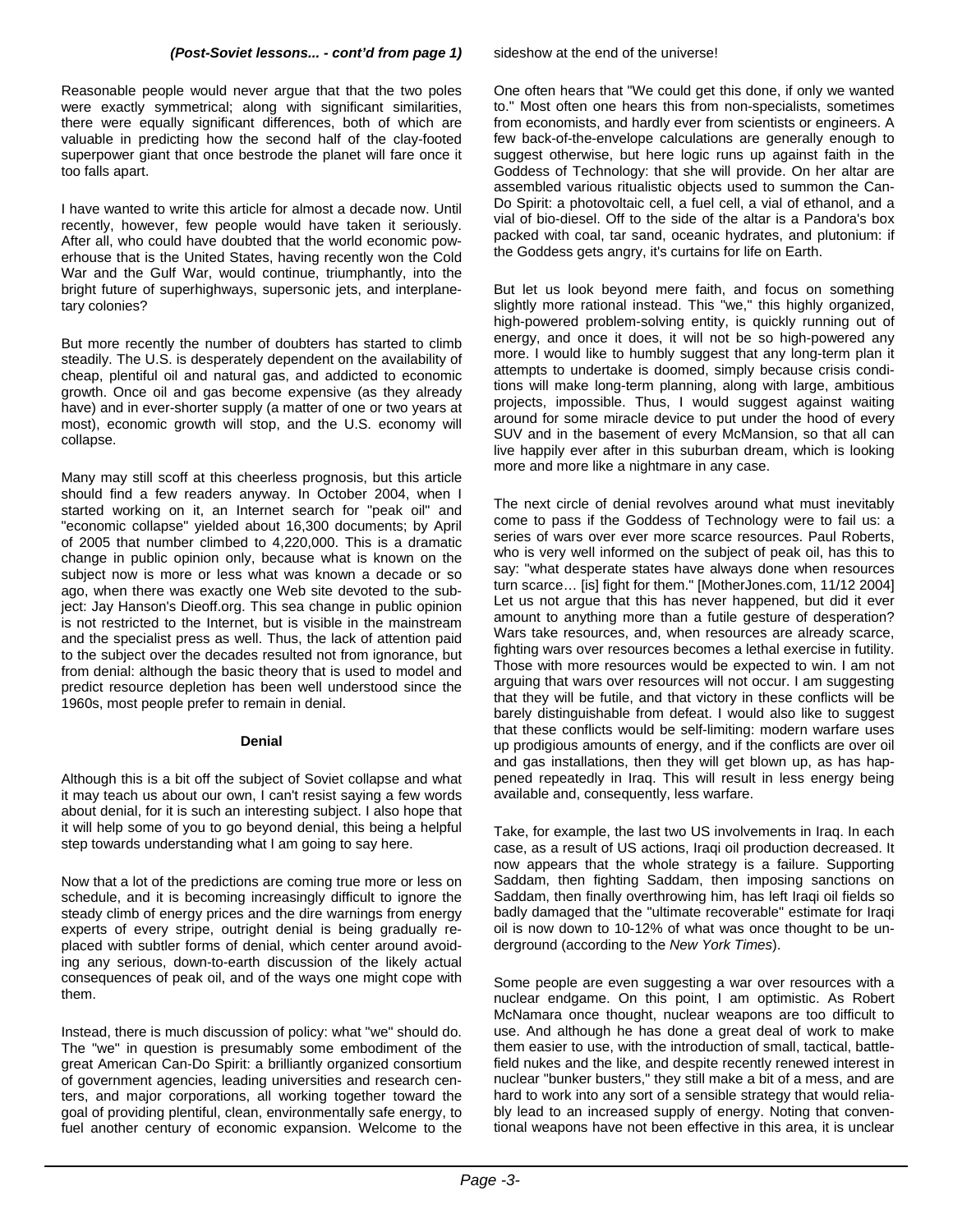why nuclear weapons would produce better results.

But these are all details; the point I really want to make is that proposing resource wars, even as a worst-case scenario, is still a form of denial. The implicit assumption is this: if all else fails, we will go to war; we will win; the oil will flow again, and we will be back to business as usual in no time. Again, I would suggest against waiting around for the success of a global police action to redirect the lion's share of the dwindling world oil supplies toward the United States.

Outside this last circle of denial lies a vast wilderness called the Collapse of Western Civilization, roamed by the Four Horsemen of the Apocalypse, or so some people will have you believe. Here we find not denial but escapism: a hankering for a grand finale, a heroic final chapter. Civilizations do collapse – this is one of the best-known facts about them – but as anyone who has read *The Decline and Fall of the Roman Empire* will tell you, the process can take many centuries.

What tends to collapse rather suddenly is the economy. Economies, too, are known to collapse, and do so with far greater regularity than civilizations. An economy does not collapse into a black hole from which no light can escape. Instead, something else happens: society begins to spontaneously reconfigure itself, establish new relationships, and evolve new rules, in order to find a point of equilibrium at a lower rate of resource expenditure.

Note that the exercise carries a high human cost: without an economy, many people suddenly find themselves as helpless as newborn babes. Many of them die, sooner than they would otherwise: some would call this a "die-off." There is a part of the population that is most vulnerable: the young, the old, and the infirm; the foolish and the suicidal. There is also another part of the population that can survive indefinitely on insects and tree bark. Most people fall somewhere in between.

Economic collapse gives rise to new, smaller and poorer economies. That pattern has been repeated many times, so we can reason inductively about similarities and differences between a collapse that has already occurred and one that is about to occur. Unlike astrophysicists, who can confidently predict whether a given star will collapse into a neutron star or a black hole based on measurements and calculations, we have to work with general observations and anecdotal evidence. However, I hope that my thought experiment will allow me to guess correctly at the general shape of the new economy, and arrive at survival strategies that may be of use to individuals and small communities.

## **The Collapse of the Soviet Union – an Overview**

What happens when a modern economy collapses, and the complex society it supports disintegrates? A look at a country that has recently undergone such an experience can be most educational. We are lucky enough to have such an example in the Soviet Union. I spent about six months living, traveling, and doing business in Russia during the perestroika period and immediately afterward, and was fascinated by the transformation I witnessed.

The specifics are different, of course. The Soviet problems seem to have been largely organizational rather than physical in nature, although the fact that the Soviet Union collapsed just 3 years after reaching peak oil production is hardly a coincidence. The ultimate cause of Soviet Union's spontaneous collapse remains shrouded in mystery. Was it Ronald Reagan's Star Wars? Or was it Raisa Gorbachev's American Express card? It is possible to fake a missile defense shield; but it is not so easy to fake a Herod's department store. The arguments go back and forth. One contemporary theory would have it that the Soviet elite scuttled the whole program when they decided that Soviet Socialism was not going to make them rich. (It remains unclear why it should have taken the Soviet elite 70 years to come to this startlingly obvious conclusion).

A slightly more commonsense explanation is this: during the pre-perestroika "stagnation" period, due to the chronic underperformance of the economy, coupled with record levels of military expenditure, trade deficit, and foreign debt, it became increasingly difficult for the average Russian middle-class family of three, with both parents working, to make ends meet. (Now, isn't that beginning to sound familiar?) Of course, the government bureaucrats were not too concerned about the plight of the people. But the people found ways to survive by circumventing government controls in a myriad of ways, preventing the government from getting the results it needed to keep the system going. Therefore, the system had to be reformed. When this became the consensus view, reformers lined up to try and reform the system. Alas, the system could not be reformed. Instead of adapting, it fell apart.

Russia was able to bounce back economically because it remains fairly rich in oil and very rich in natural gas, and will probably continue in relative prosperity for at least a few more decades. In North America, on the other hand, oil production peaked in the early 1970s and has been in decline ever since, while natural gas production is now set to fall off a production cliff. Yet energy demand continues to rise far above what the continent can supply, making such a spontaneous recovery unlikely. When I say that Russia bounced back, I am not trying to understate the human cost of the Soviet collapse, or the lopsidedness and the economic disparities of the re-born Russian economy. But I am suggesting that where Russia bounced back because it was not fully spent, the United States will be more fully spent, and less capable of bouncing back.

But such "big picture" differences are not so interesting. It is the micro-scale similarities that offer interesting practical lessons on how small groups of individuals can successfully cope with economic and social collapse. And that is where the post-Soviet experience offers a multitude of useful lessons.

## **Returning to Russia**

I first flew back to Leningrad, which was soon to be rechristened St. Petersburg, in the summer of 1989, about a year after Gorbachev freed the last batch of political prisoners, my uncle among them, who had been locked up by General Secretary Andropov's final, senile attempt at clenching an iron fist. For the first time it became possible for Soviet escapees to go back and visit. More than a decade had passed since I left, but the place was much as I remembered it: bustling streets full of Volgas and Ladas, Communist slogans on the roofs of towering buildings lit up in neon, long lines in shops.

About the only thing new was a bustle of activity around a newly organized Cooperative movement. A newly hatched entrepreneurial class was busy complaining that their cooperatives were only allowed to sell to the government, at government prices,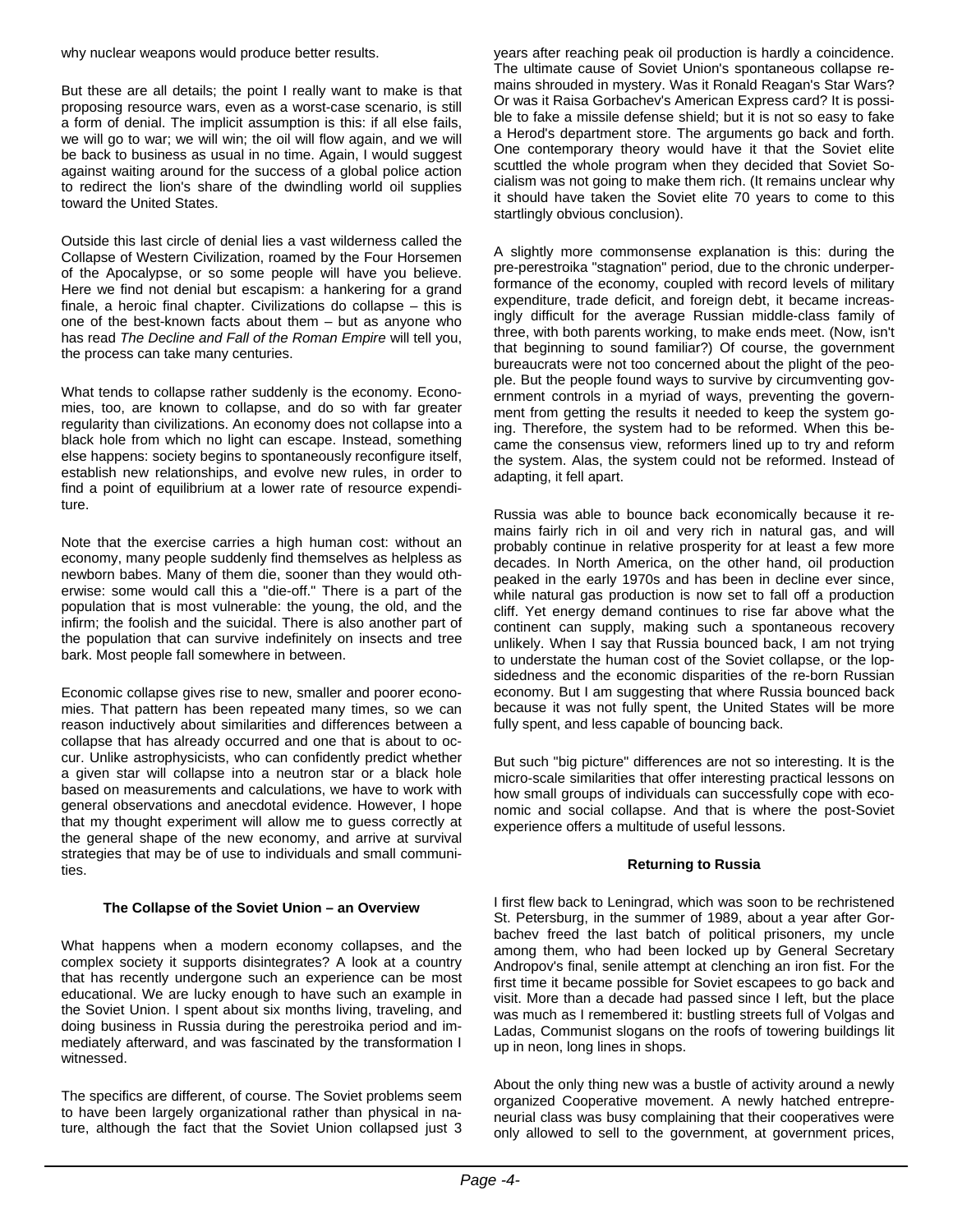while hatching ingenuous schemes to skim something off the top through barter arrangements. Most were going bankrupt. It did not turn out to be a successful business model for them or for the government, which was, as it turned out, also on its last legs.

I went back a year later, and found a place I did not quite recognize. First of all, it smelled different: the smog was gone. The factories had largely shut down, there was very little traffic, and the fresh air smelled wonderful! The stores were largely empty and often closed. There were very few gas stations open, and the ones that were open had lines that stretched for many blocks. There was a ten-liter limit on gasoline purchases.

Since there was nothing better for us to do, my friends and I decided to take a road trip, to visit the ancient Russian cities of Pskov and Novgorod, taking in the surrounding countryside along the way. For this, we had to obtain fuel. It was hard to come by. It was available on the black market, but no one felt particularly inclined to let go of something so valuable in exchange for something so useless as money. Soviet money ceased to have value, since there was so little that could be bought with it, and people still felt skittish around foreign currency.

Luckily, there was a limited supply of another sort of currency available to us. It was close to the end of Gorbachev's ill-fated anti-alcoholism campaign, during which vodka was rationed. There was a death in my family, for which we received a funeral's worth of vodka coupons, which we of course redeemed right away. What was left of the vodka was placed in the trunk of the trusty old Lada, and off we went. Each half-liter bottle of vodka was exchanged for ten liters of gasoline, giving vodka far greater effective energy density than rocket fuel.

There is a lesson here: when faced with a collapsing economy, one should stop thinking of wealth in terms of money. Access to actual physical resources and assets, as well as intangibles such as connections and relationships, quickly becomes much more valuable than mere cash.

\*\*\*

Two years later, I was back again, this time in the dead of winter. I was traveling on business through Minsk, St. Petersburg and Moscow. My mission was to see whether any of the former Soviet defense industry could be converted to civilian use. The business part of the trip was a total fiasco and a complete waste of time, just as one would expect. In other ways, it was quite educational.

Minsk seemed like a city rudely awakened from hibernation. During the short daylight hours, the streets were full of people, who just stood around, as if wondering what to do next. The same feeling pervaded the executive offices, where people I used to think of as the representatives of the "evil empire" sat around under dusty portraits of Lenin bemoaning their fate. No one had any answers.

The only beam of sunshine came from a smarmy New York lawyer who hung around the place trying to organize a state lottery. He was almost the only man with a plan. (The director of a research institute which was formerly charged with explosionwelding parts for nuclear fusion reactor vessels, or some such thing, also had a plan: he wanted to build summer cottages.) I wrapped up my business early and caught a night train to St.

Petersburg. On the train, a comfortable old sleeper car, I shared a compartment with a young, newly retired army doctor, who showed me his fat roll of hundred-dollar bills and told me all about the local diamond trade. We split a bottle of cognac and snoozed off. It was a pleasant trip.

St. Petersburg was a shock. There was a sense of despair that hung in the winter air. There were old women standing around in spontaneous open-air flea markets trying to sell toys that probably belonged to their grandchildren, to buy something to eat. Middle-class people could be seen digging around in the trash. Everyone's savings were wiped out by hyperinflation. I arrived with a large stack of one-dollar bills. Everything was one dollar, or a thousand rubles, which was about five times the average monthly salary. I handed out lots of these silly thousand-ruble notes: "Here, I just want to make sure you have enough." People would recoil in shock: "That's a lot of money!" "No, it isn't. Be sure to spend it right away." However, all the lights were on, there was heat in many of the homes, and the trains ran on time.

My business itinerary involved a trip to the countryside to tour and to have meetings at some scientific facility. The phone lines to the place were down, and so I decided to just jump on a train and go there. The only train left at 7 am. I showed up around 6, thinking I could find breakfast at the station. The station was dark and locked. Across the street, there was a store selling coffee, with a line that wrapped around the block. There was also an old woman in front of the store, selling buns from a tray. I offered her a thousand-ruble note. "Don't throw your money around!" she said. I offered to buy her entire tray. "What are the other people going to eat?" she asked. I went and stood in line for the cashier, presented my thousand-ruble note, got a pile of useless change and a receipt, presented the receipt at the counter, collected a glass of warm brown liquid, drank it, returned the glass, paid the old woman, got my sweet bun, and thanked her very much. It was a lesson in civility.

\*\*\*

Three years later, I was back again, and the economy had clearly started to recover, at least to the extent that goods were available to those who had money, but enterprises were continuing to shut down, and most people were still clearly suffering. There were new, private stores, which had tight security, and which sold imported goods for foreign currency. Very few people could afford to shop at these stores. There were also open air markets in many city squares, at which most of the shopping was done. Many kinds of goods were dispensed from locked metal booths, quite a few of which belonged to the Chechen mafia: one shoved a large pile of paper money through a hole and was handed back the item.

There were sporadic difficulties with the money supply. I recall standing around waiting for banks to open in order to cash my traveler's checks. The banks were closed because they were fresh out of money; they were all waiting for cash to be delivered. Once in a while, a bank manager would come out and make an announcement: the money is on its way, no need to worry.

There was a great divide between those who were unemployed, underemployed, or working in the old economy, and the new merchant class. For those working for the old state-owned enterprises – schools, hospitals, the railways, the telephone exchanges, and what remained of the rest of the Soviet economy it was lean times. Salaries were paid sporadically, or not at all.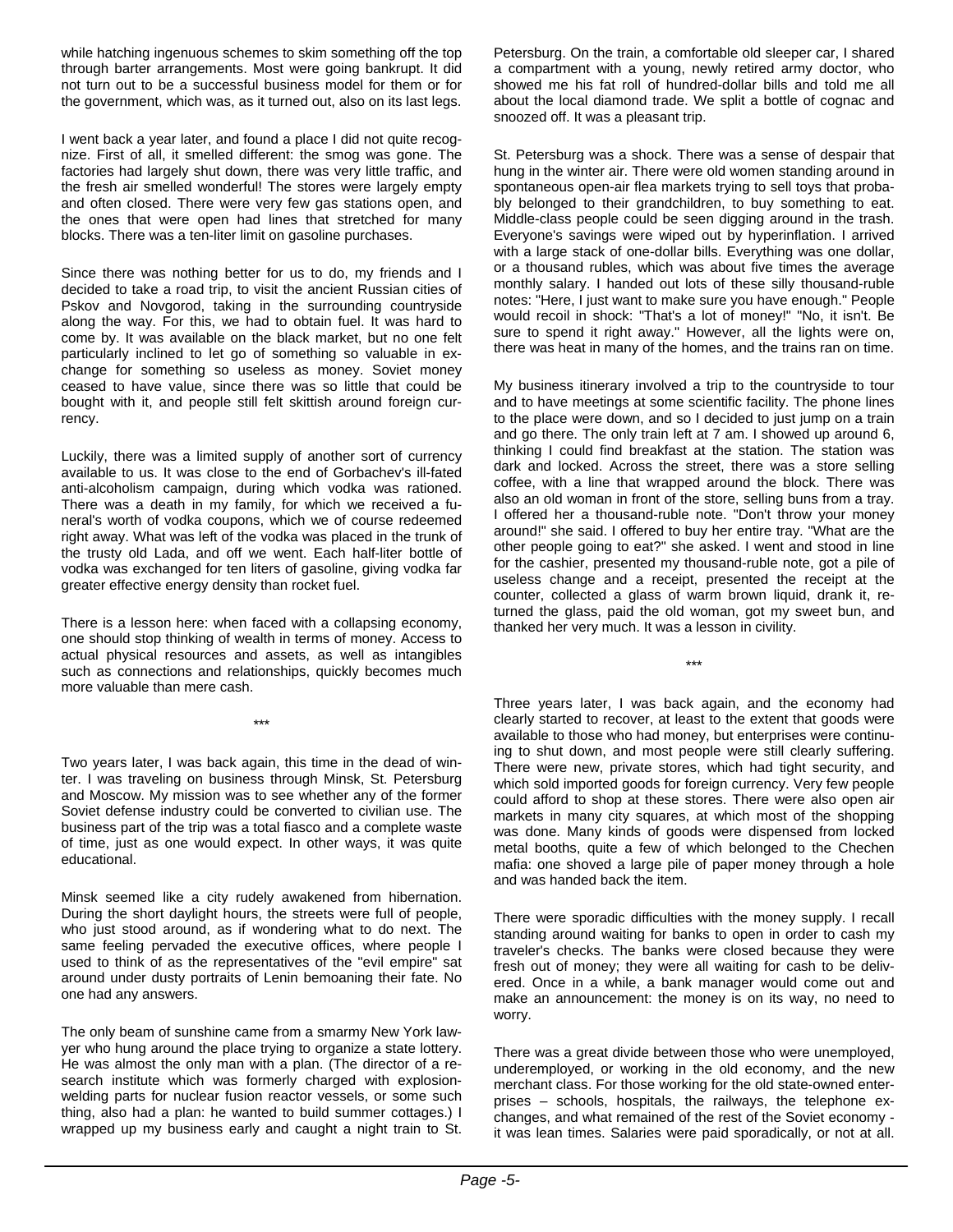Even when people got their money, it was barely enough to subsist on.

But the worst of it was clearly over. A new economic reality had taken hold. A large segment of the population saw its standard of living reduced, sometimes permanently. It took the economy ten years to get back to its pre-collapse level, and the recovery was uneven. Alongside the *nouveau riche*, there were many whose income would never recover. Those who could not become part of the new economy, especially the pensioners, but also many others, who had benefited from the now defunct socialist state, could barely eke out a living.

This thumbnail sketch of my experiences in Russia is intended to convey a general sense of what I had witnessed. But it is the details of what I have observed that I hope will be of value to those who see an economic collapse looming ahead, and want to plan, in order to survive it.

#### **Similarities between the Superpowers**

Some would find a direct comparison between the United States and the Soviet Union incongruous, if not downright insulting. After all, what grounds are there to compare a failed Communist empire to the world's largest economy? Others might find it humorous that the loser might have advice for the winner in what they might see as an ideological conflict. Since the differences between the two appear glaring to most, let me just indicate some similarities, which I hope you will find are no less obvious.

The Soviet Union and the United States are each either the winner or the first runner-up in the following categories: the space race, the arms race, the jails race, the hated evil empire race, the squandering of natural resources race, and the bankruptcy race. In some of these categories, the United States is, shall we say, a late bloomer, setting new records even after its rival was forced to forfeit. Both believed, with giddy zeal, in science, technology, and progress, right up until the Chernobyl disaster occurred. After that, there was only one true believer left.

They are the two post-World War II industrial empires that attempted to impose their ideologies on the rest of the world: democracy and capitalism versus socialism and central planning. Both had some successes: while the United States reveled in growth and prosperity, the Soviet Union achieved universal literacy, universal health care, far less social inequality, and a guaranteed - albeit lower - standard of living for all citizens. The state-controlled media took pains to make sure that most people didn't realize just how much lower it was: "Those happy Russians don't know how badly they live," Simone Signoret said after a visit.

Both empires made a big mess of quite a few other countries, each one financing and directly taking part in bloody conflicts around the world in order to impose its ideology, and to thwart the other. Both made quite a big mess of their own country, setting world records for the percentage of population held in jails ( South Africa was a contender at one point). In this last category, the U.S. is now a runaway success, supporting a burgeoning, partially privatized prison-industrial complex (a great source of near-slave wage labor).

While the United States used to have far more goodwill around the world than the Soviet Union, the "evil empire" gap has narrowed since the Soviet Union disappeared from the scene. Now, in many countries around the world, including Western countries like Sweden, the United States ranks as a bigger threat to peace than Iran or North Korea. In the hated-empire race, the United States is now beginning to look like the champion. Nobody likes a loser, but especially if the loser is a failed superpower. Nobody had any pity for the poor defunct Soviet Union; and nobody will have any pity for poor defunct America either .

The bankruptcy race is particularly interesting. Prior to its collapse, the Soviet Union was taking on foreign debt at a rate that could not be sustained. The combination of low world oil prices and a peak in Soviet oil production sealed its fate. Later, the Russian Federation, which inherited the Soviet foreign debt, was forced to default on its obligations, precipitating a financial crisis. Russia's finances later improved, primarily due to rising oil prices, along with rising oil exports. At this point, Russia is eager to wipe out the remaining Soviet debt as quickly as possible, and over the past few years the Russian rouble has done just a bit better than the U.S. dollar.

The United States is now facing a current account deficit that cannot be sustained, a falling currency, and an energy crisis, all at once. It is now the world's largest debtor nation, and most people do not see how it can avoid defaulting on its debt. According to a lot of analysts, it is technically bankrupt, and is being propped up by foreign reserve banks, which hold a lot of dollar-denominated assets, and, for the time being, want to protect the value of their reserves. This game can only go on for so long. Thus, while the Soviet Union deserves honorable mention for going bankrupt first, the gold in this category (pun intended) will undoubtedly go to the United States, for the largest default ever.

There are many other similarities as well. Women received the right to education and a career in Russia earlier than in the U.S. Russian and American families are in similarly sad shape, with high divorce rates and many out-of-wedlock births, although the chronic shortage of housing in Russia did force many families to stick it out, with mixed results. Both countries have been experiencing chronic depopulation of farming districts. In Russia, family farms were decimated during collectivization, along with agricultural output; in the U.S., a variety of other forces produced a similar result with regard to rural population, but without any loss of production. Both countries replaced family farms with unsustainable, ecologically disastrous industrial agribusiness, addicted to fossil fuels. The American ones work better, as long as energy is cheap, and, after that, probably not at all.

The similarities are too numerous to mention. I hope that what I outlined above is enough to signal a key fact: that these are, or were, the antipodes of the same industrial, technological civilization.

#### **BACKGROUND BOOKS:**

- **EMMANUEL TODD,** *AFTER THE EMPIRE : THE BREAK-DOWN OF THE AMERICAN ORDER* **(EUROPEAN PER-SPECTIVES: A SERIES IN SOCIAL THOUGHT AND CULTURAL CRITICISM)**
- **JANE JACOBS,** *THE DEATH AND LIFE OF GREAT AMERICAN CITIES* **(MODERN LIBRARY SERIES); DARK AGE AHEAD**
- **CHALMERS JOHNSON,** *THE SORROWS OF EMPIRE : MILITARISM, SECRECY, AND THE END OF THE RE-PUBLIC* **(THE AMERICAN EMPIRE PROJECT)**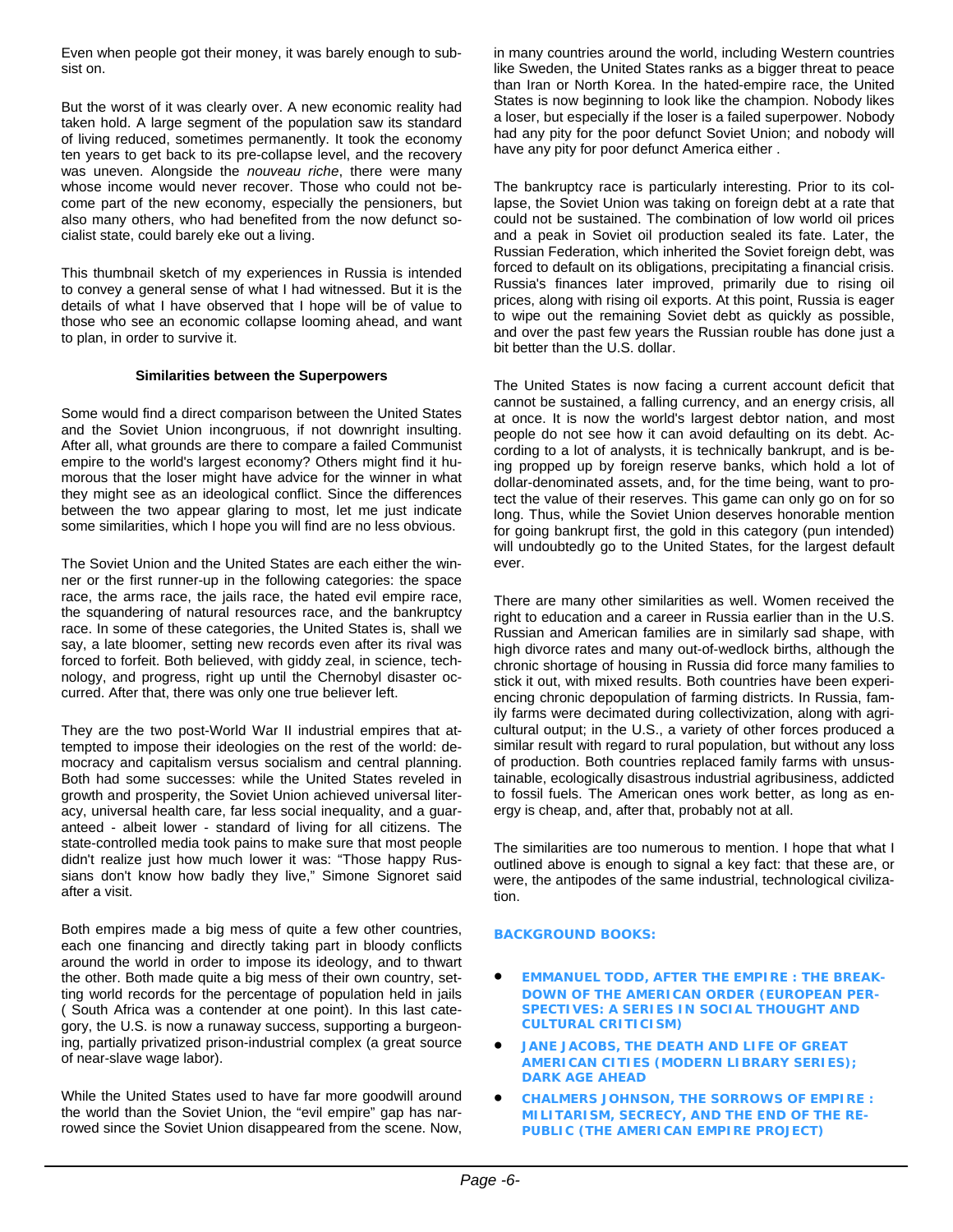#### *(Back-door law... - cont'd from page 2)*

it so completely that they've ditched all other options, and now seek solace and validation in the modern-day equivalent of astrologers and soothsayers.

That is why grandfathers are prancing around airports, got up in desert camouflage, in a loony mid-life masculine euphoria, on orders to a place that is anything but euphoric.

Still Rumsfeld resists conscription. With Bush's popularity now at the lowest of any second-term president at this point in the second term, no apparition could haunt the administration more than the inevitable political awakening of America's somnambulant youth, raised in the aggressive me-first zeitgeist of the 90s who would now be asked to sacrifice life, limb, and eyesight for a war that 57% of America now says was not worth it.

Instead it is now the older who will take up the slack. In March, the Army raised the maximum age for recruits from 34 to 39 years old. This, according to the Army, will raise the population "pool" from approximately 60 million to 82 million, where presumably the Army will catch these aging recruits like trout. The Department of Defense already spends \$600 million on its advertising budget for recruitment.

The Army wanted to send 7,050 trainees to basic training this February. They had not missed a basic training quota since May 2000, but in February, they sent 5,114 recruits to Basic, a staggering shortfall of 27%. For the first time in a decade, the Marine Corps has suffered serial monthly recruiting shortfalls. Recruiters for the Reserves report shortfalls by almost half, and that with a recruiting ad budget that has been increased from \$300 million a year to \$600 million a year, which includes giveaway war-game DVDs, access to roving million-dollar game-vans, and forced federal access to high schools under the No Child Left Behind Act.

The charnel house in Iraq is making it difficult to recruit and retain troops, even with recruiters intentionally targeting populations with annual incomes below the artificially high poverty line. Consequently, recruiters themselves are now under extremely heavy pressure to make quotas, essential MOS's are being cycled through Iraq with increasingly short breaks in between deployments, family crises are multiplying, divorce rates are rising, desertion rates are mounting, and recruitment standards are being scaled down.

This is the face of institutional degradation; and at the end of the road, wherever that is - as was the case by 1971 in Vietnam the final outcome is a military that fails to function as an effective fighting force.

It is no surprise that in preparation for his impending retirement, Chairman of the Joint Chiefs of Staff Richard Meyers said that the United States armed forces is now incapable of fighting another major war because of its over-reach (not his word) in Iraq.

Not only has the war itself created this retention and recruitment crisis in the armed forces, anti-war activists have begun to organize counter-recruitment campaigns all over the country to help the process along. Those activists can now add a new point to their repertoire - the only value of the enlistment contract remaining where it appoints a discharge date is to wipe the enlistee's ass with the paper. That discharge date is now effectively meaningless. The military can keep enlistees indefinitely. So go ahead, sign it…

Let me recap and explain.

While the residents of the United States and airport denizens like me have been treated to a steady diet of Lynddie England and Michael Jackson and the Runaway Bride, the most expensive and far flung military force in human history is being systematically and inexorably degraded as a fighting force by a war whose proponents said in March 2003 that it would be a "cakewalk."

Some cake. Some walk.

It is for all these reasons that Stop Loss, the Department of Defense policy that allows the involuntary extension of military service contracts - that is, delaying service members' discharge dates - has become critical to blunt this precarious attrition.

There are two problems with Stop Loss. One, it is incredibly unpopular in the military. Two, it is blatantly illegal.

Some people question the legality of the Stop Loss policy on the grounds that it violates the Constitutional prohibition on "involuntary servitude." This presents the Department of Defense with a dilemma, because the longstanding precedent for exception to the 13th Amendment is the draft. So by precedent, the 13th Amendment has already been violated repeatedly since it was first enacted every time the country needed to fill its ranks with cannon fodder. The dilemma now is that the administration does not want to use this particular precedent to justify Stop Loss, because the regime is denying that the policy is - as many critics have called it - a back door draft. This is not a legal showstopper for Stop Loss, but certainly an embarrassment for people who don't want to use the D-word.

The administration is on trickier legal terrain, however, if we scrutinize the specific authority to enact it. It was actually enacted by an Executive Order on September 14, 2001, three days after the World Trade Center collapsed and at a point when the number of Congress members with enough sand left to resist the stampede could be counted on one hand. That actual order can be found at **http://www.whitehouse.gov/news/ releases/2001/09/20010914-5.html**. This Executive Order claims its authority from the National Emergencies Act (NEA)(50 U.S.C. 1601 et seq.) and section 301 of title 3, United States Code. The problem here is that the Executive Order cites the NEA as follows:

> *By the authority vested in me as President by the Constitution and the laws of the United States of America, including the National Emergencies Act (50 U.S.C. 1601 et seq.) and section 301 of title 3, United States Code, and in furtherance of the proclamation of September 14, 2001, Declaration of National Emergency by Reason of Certain Terrorist Attacks, which declared a national emergency by reason of the terrorist attacks on the World Trade Center, New York, New York, and the Pentagon, and the continuing and immediate threat of further attacks on the United States, I hereby order as follows:*

One little glitch… nothing in the NEA gives the President Consti-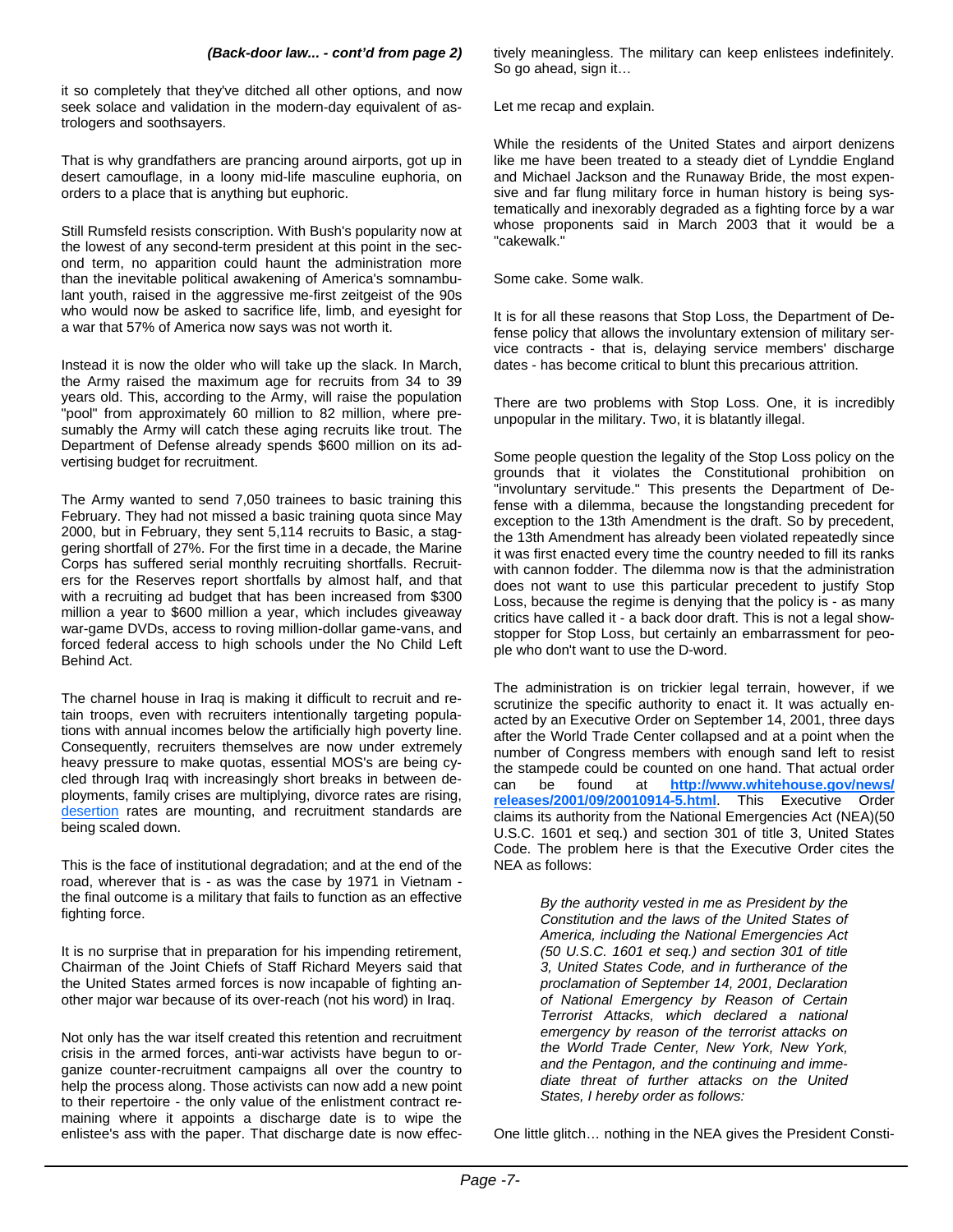tutional authority to declare shit, if I may be short. You can pore over either document until the cows come home, and no such authority exists. Moreover, his proclamation of September 14 has all the legal validity of a Shakespeare sonnet.

Only Congress is legally authorized to make such declarations. The Constitution does not authorize the President to unilaterally declare such an emergency, therefore it surely does not authorize his dumb ass to impose any form of emergency measures to meet it. The reason this gross usurpation of Congressional authority happened was because Congress itself, with precious few exceptions, displayed the most craven and opportunistic cowardice in the face of this administration, and now they are as loathe as any neo-con nutcase to admit they fucked up. So this illegality stands to this day. But there is more…

According to United States Code, Title 50, Chapter 34, Subchapter II, Section 1622, once a state of emergency is declared (by the legal method), it must by law undergo a Congressional review and approval for any extension *a minimum of every six months.*

> *Not later than six months after a national emergency is declared, and not later than the end of each six-month period thereafter that such emergency continues, each House of Congress shall meet to consider a vote on a joint resolution to determine whether that emergency shall be terminated.*

This language is not ambiguous. Yet Stop Loss, as an Executive Order, is fundamentally predicated on an existing state of national emergency that has not been brought under review for a joint resolution of Congress since it was unilaterally declared.

There's more. There is the contract, that one people sign with the military when they join. Enlistees generally have neither the time nor the inclination to read every word of every document among the volumes they sign in order to get on the military payroll. Many are too young and-or inexperienced to know what they are reading anyway. But there in paragraph 9(c) of the enlistment contract it says:

> *In the event of war, my enlistment in the Armed Forces continues until six (6) months after the war ends, unless my enlistment is ended sooner by the President of the United States.*

This all sounds well and good, but again we have to refer back to that troublesome document, the Constitution, which stipulates that only Congress is authorized to declare the existence of an official state of war. But again, this has now been violated so many times and with such impunity by both parties that no one is willing to take anyone to task for it, and that includes the federal judiciary.

And we know about the federal judiciary these days, don't we. It has become part of a trilateral conspiracy to establish one-party rule in the Untied States, or I could say one-faction rule, given the overwhelming similarity of the two ruling-class parties.

(It is safe to conclude that the only people for whom the Constitution consistently provides protection are the very people from whom we most need protection.)

That explains why the 9th Circuit Court of Appeals, on Santiago v. Rumsfeld, ruled this April that Stop Loss is valid. Not only did they rule that Stop Loss is valid, but Department of Defense lawyers included their own assertion - for "administrative convenience" - that Stop Loss could remaining effect for Emiliano Santiago, who had completed his eight year commitment only to be involuntarily extended and shipped back to Afghanistan, resetting his termination date to Christmas Eve, 2031! Santiago is already 27, which means the military has now asserted its authority to retain him in the military until he is 53 years old.

There is good reason to be highly suspicious of this "administrative convenience." It will have precedence value in later legal cases.

One of the highest priorities of this administration after the September 11 attacks was to rapidly seize the initiative to massively strengthen the security state's ability to wield power against domestic political enemies, using the "war on terrorism" as a pretext. It was only rapid mobilization of leftists, pacifists, and civil libertarians to blunt this effort that prevented the administration from fully exploiting the shock of 9-11 to accomplish this in a matter of weeks… with no immediate help from the invertebrate Democrats in Congress I might add (again with a tiny handful of exceptions).

The neo-cons were enraged by this resistance, and Dick Cheney's spouse, Lynne Cheney, through the right-wing American Council of Trustees and Alumni (that normally tries to fight back against academic inclusion of anything but the white supremacist canon), published an enemies list of everyone who organized resistance on a college campus - a recrudescent McCarthyism ( I am proud to have been included on that list). Nonetheless, this forced the administration to retrench for a longer-term strategy of pushing the legal envelope in a host of cases in order to till the precedent-soil, so to speak.

This was the genesis of "illegal combatants" detention (a la Guantanamo), the Gonzales memos abrogating the Geneva Conventions, the grotesque detention of Jose Padilla, the resumption of legally sanctioned racial profiling, the roundup and interrogation of Arabs and Muslims living in the US, etc. All these extremely sketchy (from a juridical standpoint) actions were met with the expected lawsuits - just like Stop Loss which the administration are now tying up in court where the right-wing has for years been placing its judicial ringers.

There is not only a back-door draft now in the military in the guise of Stop Loss policy; there is a back-door legal framework to strengthen and consolidate a security state that can detain its political enemies without recourse to counsel or even trial. This, of course, is as asinine as the cake-walk notion about the war in the long term, in my opinion… because Americans including the most reactionary - are incredibly pig-headed, individualistic, and armed to the teeth. But in the near term, for as long as the administration can milk the "war on terrorism," these precedent building strategies, this bodes very ill for those same leftists, pacifists, and civil libertarians that so chagrined Lynne Cheney and her erstwhile racist buddies at ACTA.

Meanwhile, head down to the local recruiting station with this information in hand, and deny each station at least four recruits a month. That is how we fight back right now.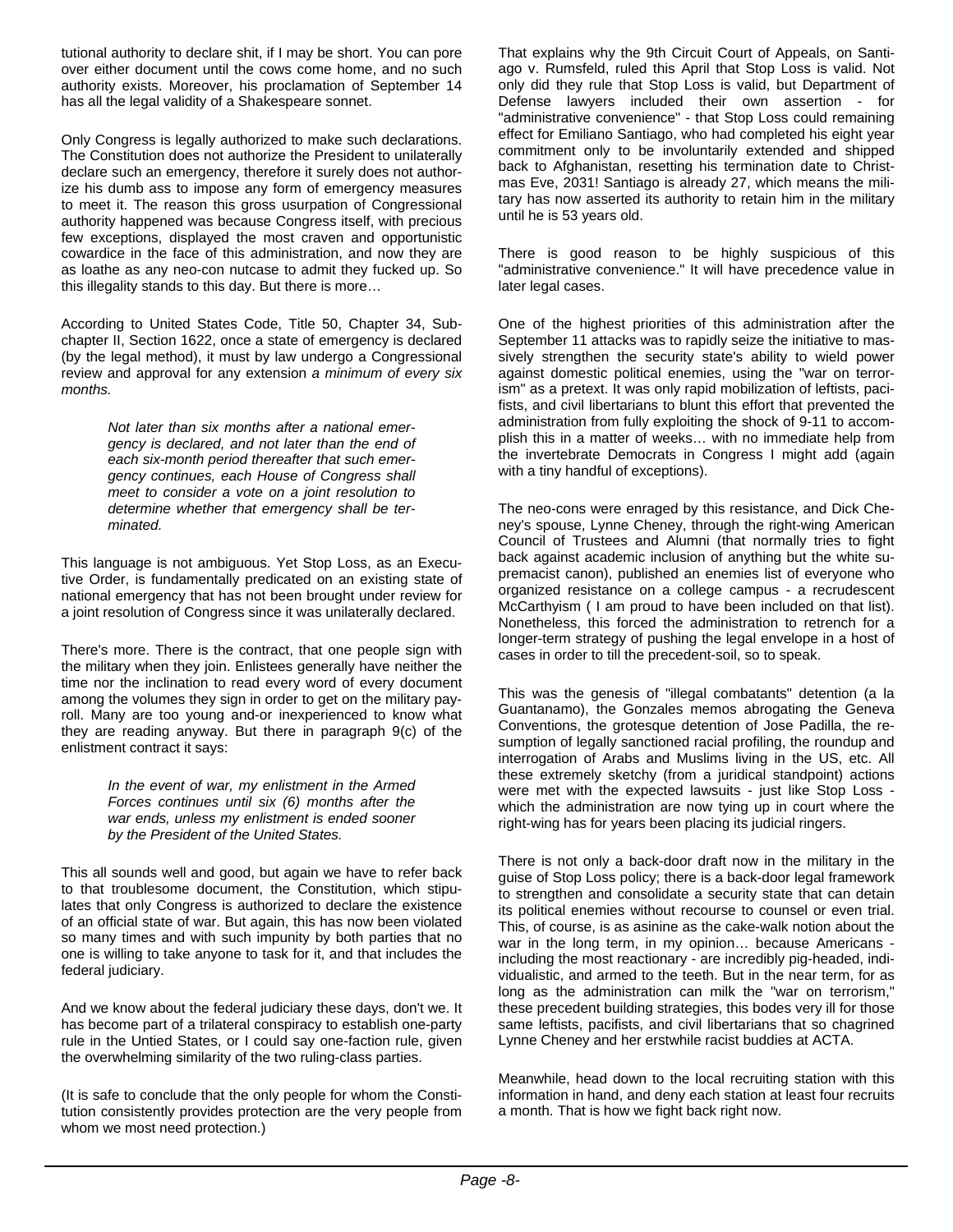# **May 17, 2005 Celerino "Cele" Castillo, 3rd Ex-DEA Agent**

#### **www.powderburns.org**

For over a century, our government has made sure that we are never to be told the truth about anything that we have done to other people in third world countries, especially in Latin America. With the creation of the School of the Americas, a breeding ground for assassins, and the death squads, we have become the greatest human rights violators in the world.

We have become the most hated country in the world, not because we practice democracy or value our freedom. We are hated because our government denies these basic principles to these people. The hate has come back to haunt us in the form of terrorism, and as they say, once again, "the chickens have come home to roost" with our own homegrown American made terrorist, Luis Posada Carriles.

When I was posted in Central America as a DEA agent I saw Luis Posada and Felix Rodriguez, another American terrorist, at Illopango airport base in El Salvador. Joining them was a CIA asset Venezuelan advisor Victor Rivera. They had become part of what was known as a CIA apparatus that did not have to answer to anyone. They were involved in everything from drug trafficking to kidnapping to the training of the death squads. It was at the height of the Iran-Contra investigation that I had documented these atrocities to my government. I could not understand how our government had assisted in having Posada escape from a Venezuelan prison, and then placed him at Illopango airport as a CIA asset under the new name of Ramon Medina. He was now working hand in hand with then U. S. Lt. Col. Oliver North.

When I asked about Posada's presence at Illopango, I was once again told that it was a covert operation being run by the White House. I started to learn real fast that just about every time I questioned illegal action, I would be told that it was "a covert operation being run by the White House." And as we found out later, my allegations were facts; that became especially clear when, in 1990, President Bush Sr. pardoned another Americanmade terrorist, Posada's partner in crime: Orlando Bosch. To the degree that the "war on terror" is a response to actual terrorism, that terrorism is retaliation: the U.S. has exported death and violence to the four corners of the Earth with individuals like Posada and Bosch.

Posada admitted to a *New York Times* reporter that he organized a wave of bombings in Cuba in 1997 that killed an Italian tourist and injured others. However, he is best known as the prime suspect in the bombing of a Cuban Airlines flight in Barbados in October 1976. All 73 crewmembers and passengers including teenaged members of Cuba's national fencing team were killed.

In 2002, he was convicted of conspiracy to assassinate Fidel Castro in Panama. Once again, an ally of the United States was the American proxy for a pardon.

Our credibility has been eroded these past few weeks since Posada arrival on U. S. soil with a bogus American passport. According to Posada's attorney, he has filed for asylum. This should be a free ticket for any other immigrant applying for asylum. If an American made terrorist can get asylum, then it should be easy for an immigrant who is honest and hard working (and not a mass murderer) to get asylum.

The FBI and the CIA have just released their formerly Top Secret memos on Posada's involvement in terrorist crimes against humanity.

Other American-made terrorists are Mario Alarcon - Sandoval godfather of the death squads in Central America; Felix Rodriguez, a Cuban exile who murdered Che Guevara; and Major Roberto D'Aubuisson, who led the death squads in El Salvador. They all had America's blessing in the murders they committed. This will affirm that the U. S. government considers itself to be the vehicle of higher morality and truth while it continues to operate in violation of law.

Even though I'm known as a tranquil individual at this stage of my life, I have nothing but contempt and anger for a country that has a double standard of terrorism. Where are the Border Patrol, Immigration, or Homeland Security when you need them? Posada entered this country illegally, and - most devastating has admitted to bombings in which civilians were killed. The FBI claims that they aren't looking for him because *they don't have an arrest warrant for him*. But then we learn that Homeland Security has picked up Posada. Will he be extradited to Venezuela? I don't think so. He will probably be given a couple of million dollars, and will perhaps live on a secluded island for the remainder of his golden years. What reward for a career as a United States government assassin.

This world has become a very dangerous place to live, not just because of the evil people that control it, but also because of the individuals who do absolutely nothing to make it a better place to live.

For years I have claimed that this country has become the worst human rights violator, and Posada and his Cuban criminals are proof that we are. Let's not forget our human rights violations in Iraq, and just recently in Colombia, the assassination of Colombian Peace Community of San Jose de Apartado, Luis Eduardo Guerra. Time and time again I have witnessed, as an American Diplomat in Latin America, atrocities that our government has committed. My biggest enemy was not the drug cartels but the CIA and the criminals they hired. It is because of that, that I have now remained capable of feeling deeply in my blood when an injustice is being committed.

Celerino "Cele" Castillo, 3rd Ex-DEA Agent Powderburns.org e-mail: powderburns@prodigy.net



# **"Powderburns" by Celerino Castillo**

POWDERBURNS FTW EXCLUSIVE! Very few copies remain in print. FTW has them all. EACH COPY IS PERSONALLY AUTOGRAPHED WITH A FULL PAGE BY RETIRED DEA AGENT CELERINO CASTILLO. 50% OF EACH SALE GOES DIRECTLY TO THE AU-THOR.

#### Only 24.95 + s&h

Please visit: http://www.fromthewilderness.com/store/ books.shtml for details.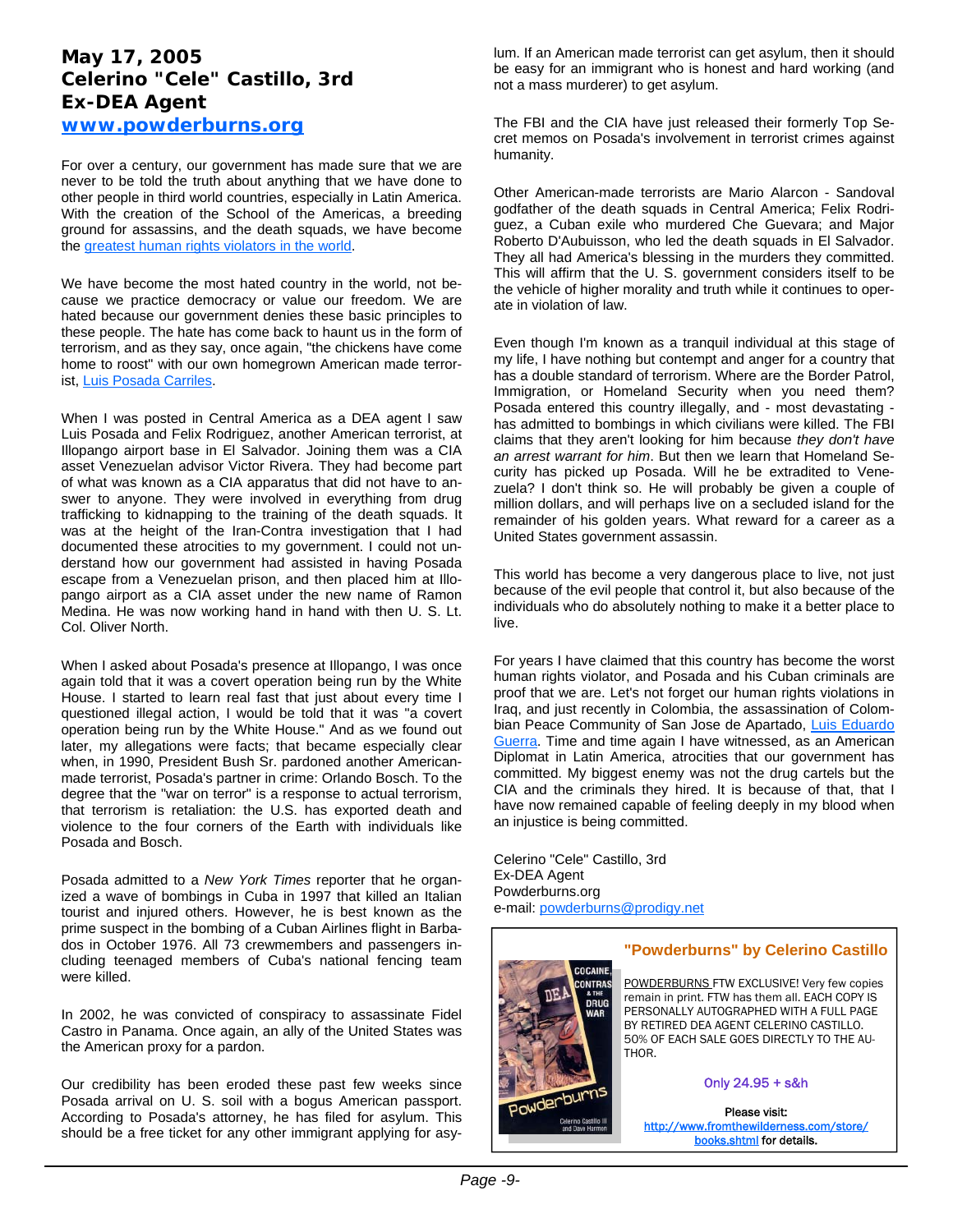# **\$380 Oil? \$380 Oil? BANKS TALK OIL DEPLETION BANKS TALK OIL DEPLETION**

## **By**

# **Michael Kane**

*[Banks are run by economists and business majors, not scientists. That these prestigious financial institutions are making any statement even hinting at peak oil is nothing short of a miracle. Global energy depletion and its implications for modern civilization flies in the face of their most cherished pet economic theories. That they are talking about it at all means that they can no longer ignore it. Now they will try to manage the problem so as to provide themselves with the greatest profits. There is no talk about financing research into substitutes, nor any mention of preparing for what is to follow. Their sole interest is in using the rising price of petroleum (due to depletion) to make a fast buck. Their actions will likely exacerbate the discrepancy between supply and demand along with the ensuing economic depression, while making it more difficult for the general public to prepare for the post-peak world. And amid all the confusion and obfuscation, it will probably appear to much of the public that this whole crisis was produced through the contrivance of the oil companies and other entrepreneurs.* 

*We must put an end to this sham of an economy while there is still time. It is time for people in Europe and in the US to follow the lead of the Bolivians and rise up. Deny them the benefit of your labor. Deny them the ability to profit from your grief. This writer whole-heartedly supports the call for wildcat strikes leading up to a general strike. - DAP (FTW Science Editor)]*

## *\* Special thanks to Adam Porter for his outstanding reporting at www.oilcast.com*

*June 7, 2005 1800 PST (FTW)*: **B**anks across the world are now talking about oil in terms of "price spikes" and "depletion." This includes Goldman Sachs, the Bank of Montreal, and the French Investment bank Ixis-CIB.

The Goldman Sachs' report raised their price range for oil from \$55 to \$80 a barrel, to \$55 to \$105 per barrel. Goldman sees a high probability that a "super-spike" in oil prices will occur that would eventually drop back down. They took the time to address Peak Oil by stating they are not subscribers to the theory that global oil supply will hit some "magical inflection point" that would result in permanent declines.

Just days later the Bank of Montreal released a report on the largest oil field in the world, Ghawar, stating that the Saudi Arabian field is now in decline. Following this trend, the French investment bank Ixis-CIB has reported that oil prices will reach \$380 by the year 2015.  $1$ 

The CIB report estimates that by 2015 the world will be facing an 8% deficit in supply verses demand. They see demand being 107.9 million barrels per day (bpd), but production only pumping 100 million bpd. As a result, adding 2.5% inflation annually from the United States, this would mean the price of oil would have to rise 6.86 times for supply to equal demand. $2$  Barring any miraculous supply increase, nothing short of that staggering level of price-induced "demand destruction" can bring the two numbers

back together.

Ixis-CIB is a respected investment bank. According to Adam Porter, all the bank did was take the numbers that the oil industry and governments have published in terms of supply and depletion, then plugged them into a basic equation to project supply and demand 10 years from now. <sup>3</sup>

Is \$380 oil possible?

The term "demand destruction" is used repeatedly in the Goldman Sachs report; as Adam Porter points out at his web-cast www.oilcast.com (Oilcast #2), this is effectively a code phrase for massive recession. Before \$380 oil could become reality, it is likely (if not inevitable) that a massive economic collapse would occur.

What's important now is not whether it is possible for oil to hit \$380 per barrel in 2015, but rather the fact that banks are making such predictions at all. Six months ago such reports would have never been published by these respected investment banks.<sup>4</sup>

Peak Oil awareness advocates have gained such a strong voice that it appears the major economic players may be ready to ride oil up for short-term profits.

Once these players decide it is time to ride up the "super-spike," they may attempt to manipulate the inevitable to occur at a time of their choosing in order to maximize their profits. If geo-political events render such manipulation impossible, it is highly likely that the super-rich have already positioned their finances for when a major catastrophe, such as the collapse of Ghawar <sup>5</sup>, causes the markets to panic - fulfilling Goldman's prediction.

Either way, the outcome is effectively identical.

Whether they use the term "Peak Oil," avoid it all together, or choose to ridicule this geologically sound scientific principle as a "magic inflection point," it is abundantly clear that Peak Oil is now the barometer by which the pressure in the economic atmosphere will be forecast.

The "super-spike" will be just the beginning.

1 "Will oil strike \$380 a barrel by 2015?" by Adam Porter, *Aljazeera.net*, 4/21/05, http://english.aljazeera.net/NR/ exeres/73CE8286-740C-482B-8150-DA57696BC02F.htm.

<sup>2</sup> www.oilcast.com, Oilcast #6.

3 Phone interview with Adam Porter on May 8, 2005.

4 Ibid.

<sup>5</sup> Aging oil wells often use a process called water injection in order to sustain or increase the production rate. The water pressure forces oil upward and out. This process is quite volatile and can lead to the destabilization or total collapse of an aging well, leaving the remaining oil reserves behind and effectively unrecoverable. Production at Ghawar is utilizing this technique along with horizontal drilling. Matt Simmons has warned that when used in combination these two techniques will accelerate the decline of Ghawar. If that happens, Saudi Arabian production will almost certainly have peaked. And Simmons' position is that Saudi Arabia may already have peaked.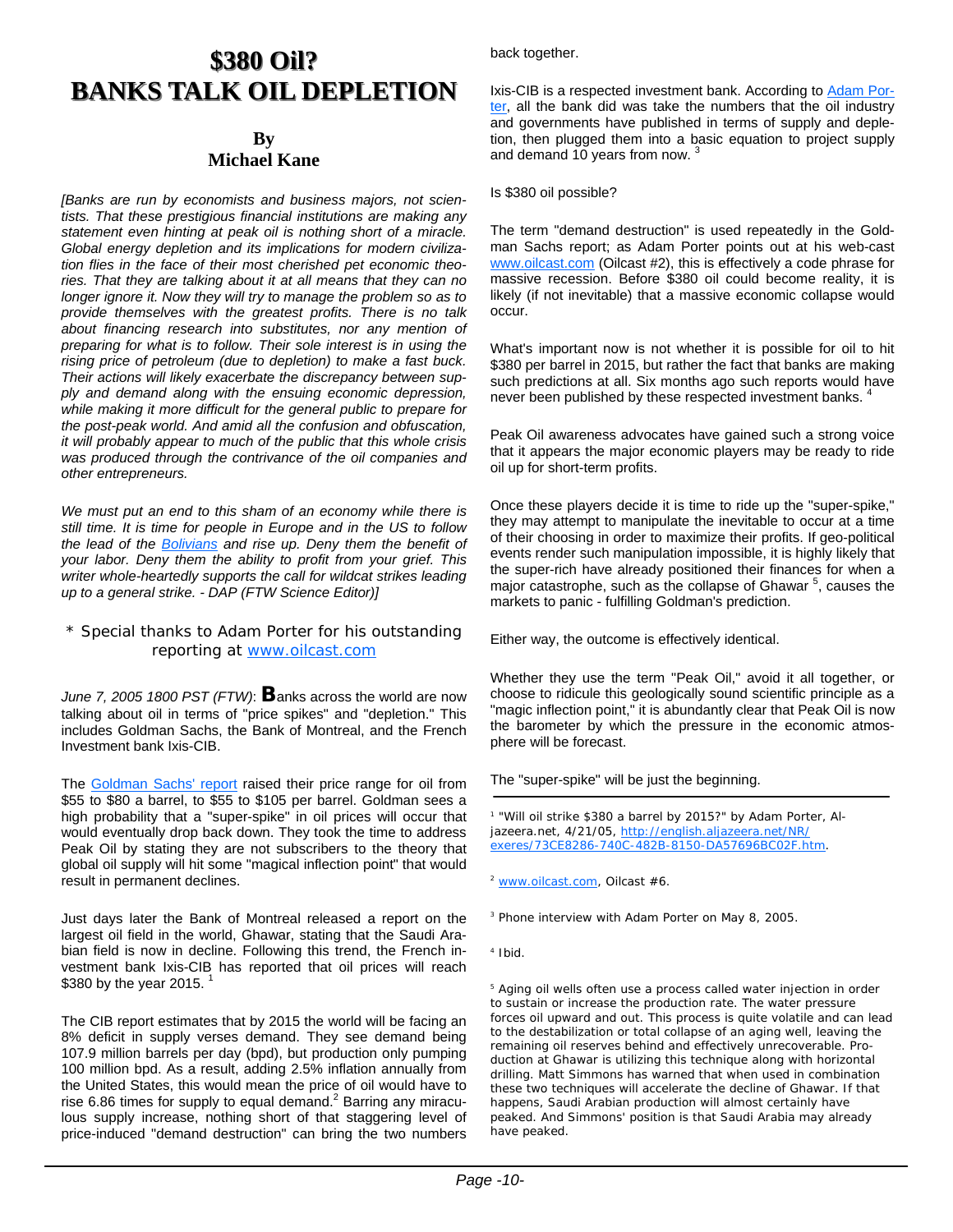# **No Free Lunch Part 3 of 3: Proof Part 3 of 3: Proof**

# **by**

# **Ugo Bardi & Dale Allen Pfeiffer**

# **The Abiotic Fingerprint**

January 28, 2005, PST 0800 *(FTW)* -- **G**uess what? The Earth does produce abiotic methane. It can be found in minute quantities along the world's mid-ocean ridges, venting from some volcanoes, and in some mine shafts. The amount of methane generated in these situations is minor, especially when compared to commercial natural gas reserves. As stated in part 2 of this series (and elsewhere), there is more methane produced annually from cow farts than from abiotic sources. No scientist has ever denied the existence of abiotic methane. We have said that there is no evidence that it is produced in useful quantities, and we have stated that abiotic generation of simple hydrocarbons such as methane does not indicate abiotic production of the complex hydrocarbons we refer to as crude oil.

A group of scientists from the University of Toronto has analyzed abiotic methane taken from a mineshaft in the Canadian Shield. The team, led by geologist Barbara Sherwood Lollar, took methane samples from a deep borehole in the Kidd Creek mine, located in Ontario, Canada. The mine extracts lead, silver, zinc and cadmium. The samples were taken from a depth of 6,800 to 6,900 ft. The Kidd Creek gases were a mixture of methane, ethane, H2 and N2, along with minor amounts of helium, propane and butane.<sup>1</sup>

The samples underwent isotopic analysis, quantifying the isotopes of carbon and hydrogen present in the gas. $2^2$  The isotopic ratios of a substance (particularly the ratio of carbon and hydrogen isotopes) provide us with a profile of the substance, a sort of isotopic fingerprint which indicates how the substance was generated. Most naturally occurring carbon is isotope C-12, with a small percentage of C-13 (1.11%) and a trace of radioactive isotope C-14. Organic matter, however, has a lower ratio of C-13 because photosynthesis preferentially concentrates C-12. Hydrocarbon reserves reflect their organic origin in their C-12/C-13 ratio.

Isotopic analysis of the Kidd Creek samples did not match that of organically derived hydrocarbon reserves. The ratio of carbon isotopes instead pointed to an abiotic origin. Studying the isotopic ratio of carbon in these samples-particularly comparing the ratios found in single carbon alkanes<sup>3</sup>, double carbon, triple carbon and quadruple carbon alkanes-instead suggested an abiotic origin. And when the isotopic ratios of hydrogen were also taken into account, the analysis not only indicated an abiotic origin, it also suggested how the simple hydrocarbons were generated.

Dr. Lollar and her associates found that the "isotopic trends for the series of  $C_1$ - $C_4$  alkanes indicates that hydrocarbon formation occurred by way of polymerization of methane precursors.<sup>"4</sup> They theorized an origin in rock-water interactions. The gases were closely linked to saline groundwaters and brines having 10 times the saline content of ocean water.

The carbon and hydrogen isotopic profiles of these samples finally gave us the fingerprint for abiotic hydrocarbons. As Dr. Lollar observed, "The key point is that abiogenic hydrocarbons have been talked about for a long time, but until now we didn't have a very good constraint on what they looked like."<sup>5</sup> Now we had the isotopic fingerprint for abiotic hydrocarbons. The next logical step was to compare these isotopic ratios to those of commercial gas reserves.

Dr. Lollar and associates made this comparison in their study. "Based on the isotopic characteristics of abiogenic gases identified in this study, the ubiquitous positive correlation of  $d^{13}C$  and  $d^2H$  values for  $C_1-C_4$  hydrocarbons in economic reservoirs worldwide is not consistent with any significant contribution from abiogenic gas."<sup>6</sup>

Stated again for emphasis, *the study found no significant presence of abiotic hydrocarbons in commercial natural gas reserves.* We cannot hope for depleted natural gas reserves to be replaced by abiotic hydrocarbons generated within the Earth. While the abiotic generation of simple hydrocarbons within the Earth has been proven, the production is very minor-especially in comparison with commercial natural gas reserves and the world demand for natural gas. There is no free lunch.

In spite of this, we are sure some proponents of the abiotic oil hypothesis will ignore the isotopic profile of abiogenic hydrocarbons referred to above. They will avoid this evidence and point to other studies which they believe support their position. "The isotopic fingerprint means nothing," they will say, "hydrocarbons have been produced in the lab using materials and conditions similar to those in the mantle." For them, this proves that hydrocarbons are abiogenic. They will sneer and say, "Let's see you generate oil organically in a lab." For the answer to this challenge, let us turn to Dr Ugo Bardi, Professor of Chemistry with the University of Florence, Italy.

# **The Biological Origin of Crude Oil: Where is the Proof?**

Understanding the origin of crude oil is no academic question: we need oil for our everyday life and knowing where it comes from could tell us something about how long it will last. If oil comes from organic matter, as stated in the biogenic theory, it must be a limited resource, which will eventually run out. If, instead, it comes from rocks in the mantle, as the abiotic hypothesis suggests, it might be much more abundant since the mantle is so huge. In this case, oil could be effectively "limitless."

The biogenic theory and the abiotic hypothesis have been around for a long time. They both go back to 19th century when people started to become interested in that useful blackish liquid extracted from wells. As more and more studies of oil were carried out, the abiotic hypothesis was abandoned in the early 20th century and the biogenic theory became the standard explanation for the origin of oil. Recently, however, something has changed. The increase of crude oil prices and worries about the depletion of oil reserves caused a rekindling of interest in everything related to oil. So the abiotic hypothesis was also reconsidered and it was found that oil can be produced in the lab under conditions similar to those of the mantle; as indeed the hypothesis predicted.

As we said, oil is something important - indeed, vital - and it is difficult to keep a cool head when discussing it. A fairly good case can be made for the abiotic hypothesis on the basis of recent laboratory tests, but the ensuing debate has quickly gone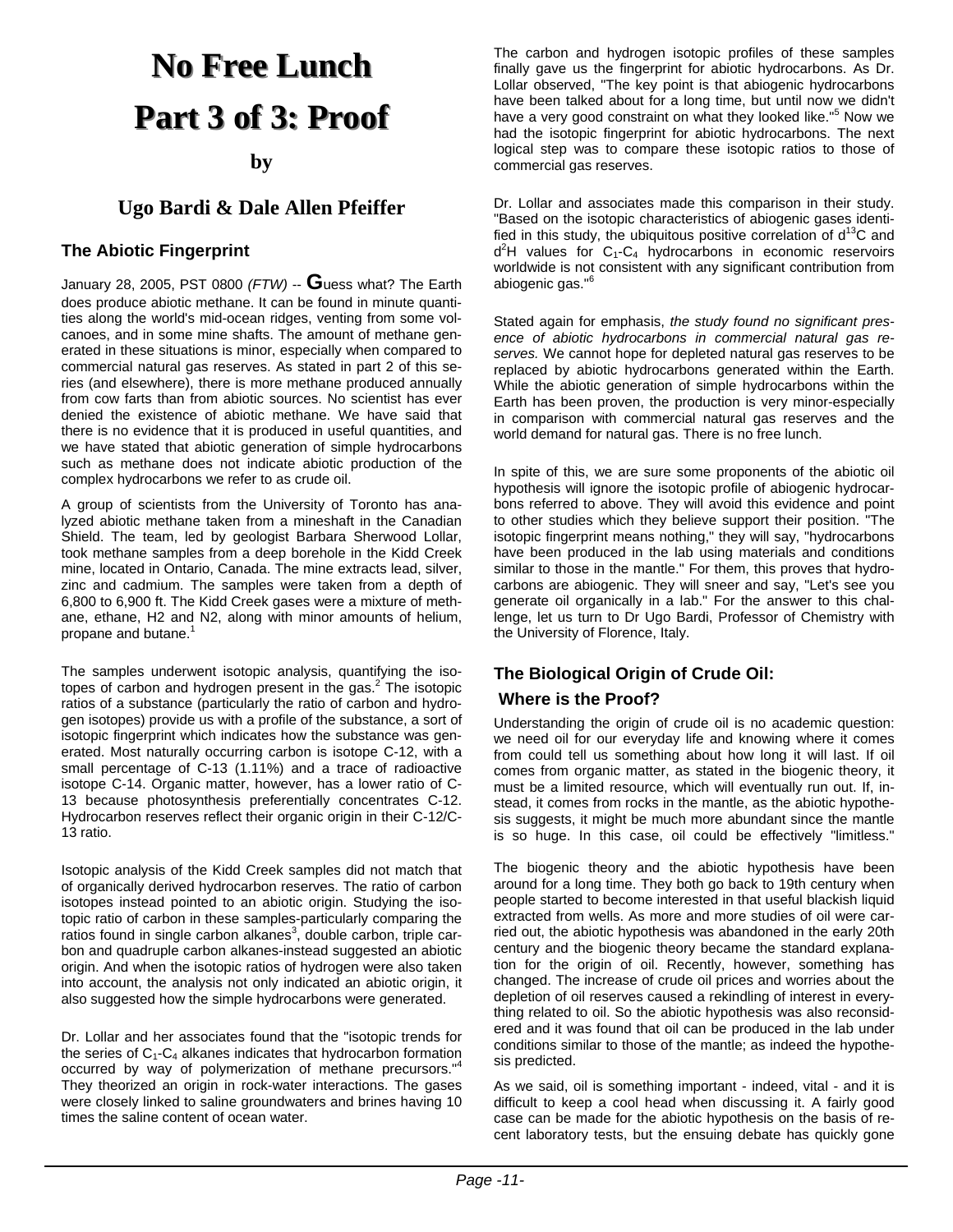beyond the normal rules of scientific debate to become a heated controversy. The discussion has often gravitated around statements and questions such as: *"Now that we have proof of the abiotic theory, every other theory is disproved."* And: *"Where is the proof of the biogenic theory, anyway?"* Since it seemed that no such proof could be found on the internet, it was argued that the whole idea of the biological origin of oil was a hoax and a scam. It was considered to be, actually, a conspiracy on the part of the oil companies designed to convince everybody that oil is a scarce resource and hence keep prices high.

Of course, not everybody jumped to this conclusion so quickly. But the idea that the biogenic theory is a hoax has been repeated so often in forums and blogs that it has gained a lot of ground and it has taken on the appearance of an obvious fact for some people. So we need to consider its premises in some detail. The first is that the experiment proving the abiotic theory also disproved the biogenic one as a consequence. The second is that the biogenic theory has not been sufficiently "proven." Let's examine these two points separately.

First point: Can oil, or any substance, be synthesized both biogenically and abiotically? The answer is a resounding "yes." Think, for instance, of the case of urea, a common organic substance produced by mammalian kidneys. Long ago, Leonard Wohler, a German chemist, found a way to make urea from inorganic reactants (that is "abiotically"). That caused a stir in its day because it was the first time that an organic substance was synthesized from inorganic components. However, this doesn't mean that urea cannot be formed biologically. The situation for oil is the same. Oil is formed of hydrocarbons, which are stable molecules, and it is no surprise that there is more than one route to synthesize them. Actually, another "abiotic" route to oil has been known for a long time: the Fischer-Tropsch process which uses coal, water and heat to make hydrocarbons. It was used by the Germans during the Second World War to make synthetic gasoline and it is still done nowadays in a few places. (Incidentally, the fuel obtained by this process is expensive both in terms of money and in terms of energy used to drive the reaction. So it is not a practical replacement for conventional oil, as the Germans discovered in the 1940s).

Second point: Exactly what kind of "proof" do we need of the validity of the biogenic theory of oil formation? Here, too, the example of urea can be useful. Suppose that someone had read about Wohler's abiotic synthesis of urea and, on the basis of that, claimed that all urea is created abiotically. Suppose also that this someone, in analogy with the case of oil, were to require as "proof" of the biogenic formation of urea a demonstration that it can be synthesized in a test tube starting from - say a meal of hamburgers, fries, and beer. Maybe urea could be produced in this way but, in practice, you can't find any such "proof" on the internet or in the scientific literature. However, using the same logic required for oil, from this some people could feel authorized to claim that the biological origin ("biogenesis") of urea is not proven. They would claim that the theory is a hoax, a scam, and a conspiracy created by the pharmaceutical companies in order to sell expensive drugs to people affected by kidney ailments.

Of course, only the most extreme skeptics would claim that urea is made in abiotic kidneys from inorganic reactants. However, we find that idea absurd only because we are familiar with the basic facts of biological metabolism. We are much less familiar with the underground processes which created oil. Since nobody, it seems, ever felt that it was necessary to report on the internet that oil could be created in the laboratory starting from,

say, a dead mouse, it is understandable that some people might have become confused. Still, the lack of an easily traceable proof of the biogenic oil theory should not be considered anything more suspicious than the analogous case for urea.

Furthermore, the "lack of proof" of the biogenic theory of oil formation is only apparent, not real. It is only an effect of the internet bias that tends to hide the scientific literature produced before the 1980s-1990s. The earliest successful laboratory tests to transform organic matter into oil were carried out in 1913 by the German chemist Engler. The laboratory demonstration of all the steps of the standard biogenic theory was done in a series of studies carried out by the American Petroleum Institute (API) in the 1930s -1940s. These early studies are not easy to find even in academic libraries and many petroleum geologists seem to know these results only as they are presented in later textbooks. However, this is no more an indication of a scientific conspiracy than seeing physicists calculate spacecraft trajectories without having read Newton's *Principia*.

However, transforming organic matter into oil is not something that occurs only in old and dusty academic journals; reports on this point *can* be found on the internet. Unfortunately, internet search engines are tricky, even treacherous. So, looking for "proof of the biological theory of oil formation," it is easy to miss the fact that making oil from organic substances not only was done in the lab in the past, but that it is done all the time and has been done commercially since the mid 19th century! The process that produces oil from the pyrolysis of its organic precursor ("kerogen") can be reproduced in the lab in a common test setup called "rock evaluation" (rock eval for short) invented in 1977 and commonly carried out to characterize the oil producing potential of rocks. It is also possible to make commercial amounts of oil from the same organic precursor that commonly occurs in shales; the product is called "shale oil." The process is expensive and the amounts of commercially produced shale oil never were comparable to those of conventional oil. Still it was done, and it is being done in limited amounts today.

All this proves beyond any reasonable doubt that the biological mechanism of oil formation can be reproduced in the lab. So we can be sure of one thing: that the biological theory of oil formation has been proven as much as it is expected and necessary for a scientific theory. That means that you can't explain the rising oil prices as the result of a scientific conspiracy involving setting up a hoax called "the biological theory of oil formation." If the biogenic theory is not a hoax, it means that it is likely that oil is, after all, a limited resource. We should all consider the consequences of this fact.

# **The Abiotic Checklist**

In this series of articles, we have systematically dismantled both the abiotic hypothesis itself, and every argument supporting it. We have pointed out the serious flaws in the abiotic hypothesis along with the logical fallacies perpetuated by its supporters. And we have shown that every bit of evidence to which abiotic proponents point can be more simply explained through the standard biogenic theory. The abiotic hypothesis has not been proven. There is no free lunch.

In closing, we turn to the eminent Australian astrobiologist and geologist, Dr. Jonathan Clarke. Dr. Clarke has produced a list of 16 observations which must be explained by the abiotic hypothesis before it can be seriously considered. We ask that abiotic supporters use this as a checklist, and please do not bother us again until you have successfully addressed each and every one of these points.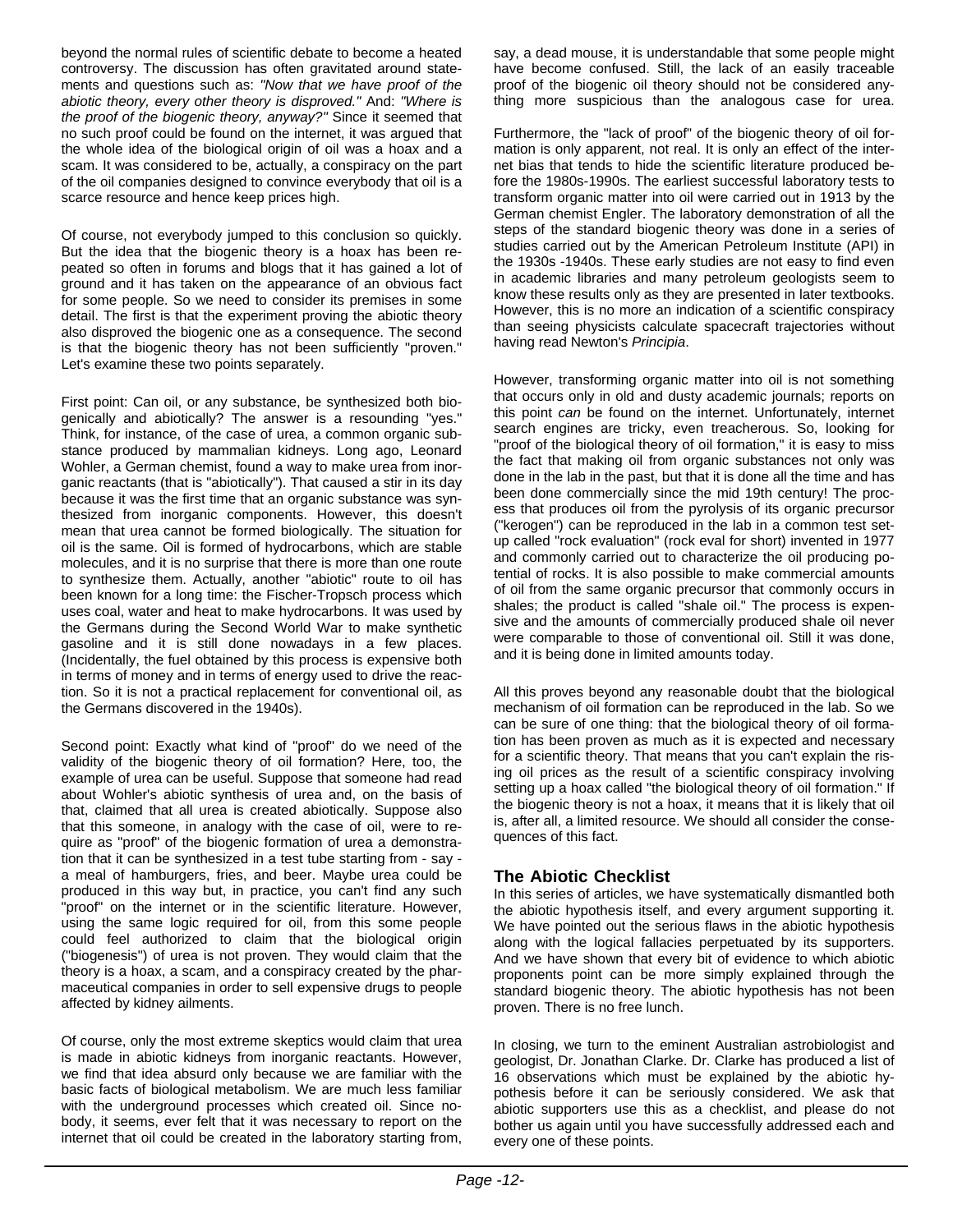Dr. Clarke's list is as follows:

To deny this [that 99.99999% of the world's liquid hydrocarbons are produced by maturation of organic matter] means you have to come up with good explanations for the following observations.

1) The almost universal association of petroleum with sedimentary rocks.

2) The close link between petroleum reservoirs and source rocks as shown by biomarkers (the source rocks contain the same organic markers as the petroleum, essentially chemically fingerprinting the two).

3) The consistent variation of biomarkers in petroleum in accordance with the history of life on earth (biomarkers indicative of land plants are found only in Devonian and younger rocks, that formed by marine plankton only in Neoproterozoic and younger rocks, the oldest oils containing only biomarkers of bacteria).

4) The close link between the biomarkers in source rock and depositional environment (source rocks containing biomarkers of land plants are found only in terrestrial and shallow marine sediments, those indicating marine conditions only in marine sediments, those from hypersaline lakes containing only bacterial biomarkers).

5) Progressive destruction of oil when heated to over 100 degrees (precluding formation and/or migration at high temperatures as implied by the abiogenic postulate).

6) The generation of petroleum from kerogen on heating in the laboratory (complete with biomarkers), as suggested by the biogenic theory.

7) The strong enrichment in C12 of petroleum indicative of biological fractionation (no inorganic process can cause anything like the fractionation of light carbon that is seen in petroleum).

8) The location of petroleum reservoirs down the hydraulic gradient from the source rocks in many cases (those which are not are in areas where there is clear evidence of post migration tectonism).

9) The almost complete absence of significant petroleum occurrences in igneous and metamorphic rocks.

The evidence usually cited in favor of abiogenic petroleum can all be better explained by the biogenic hypothesis, e.g.:

10) Rare traces of cooked pyrobitumens in *igneous* rocks (better explained by reaction with organic rich country rocks, with which the pyrobitumens can usually be tied).

11) Rare traces of cooked pyrobitumens in *metamorphic* rocks (better explained by metamorphism of residual hydrocarbons in the protolith).

12) The very rare occurrence of small hydrocarbon accumulations in igneous or metamorphic rocks (in every case these are adjacent to organic rich sedimentary rocks to which the hydrocarbons can be tied via biomarkers).

13) The presence of undoubted mantle derived gases (such as He and some CO2) in some natural gas (there is no reason why gas accumulations must be all from one source; given that some petroleum fields are of mixed provenance, it is inevitable that some mantle gas contamination of biogenic hydrocarbons will occur under some circumstances).

14) The presence of traces of hydrocarbons in deep wells in crystalline rock (these can be formed by a range of processes, including metamorphic synthesis by the Fischer-Tropsch reaction, or from residual organic matter as in 10).

15) Traces of hydrocarbon gases in magma volatiles (in most cases magmas ascend through sedimentary succession, any organic matter present will be thermally cracked and some will be incorporated into the volatile phase; some Fischer-Tropsch synthesis can also occur).

16) Traces of hydrocarbon gases at mid ocean ridges (such traces are not surprising given that the upper mantle has been contaminated with biogenic organic matter through several billion years of subduction, the answer to 14 may be applicable also).

17) Traces of hydrocarbons in hydrothermal fluids; these are also all compositionally consistent with derivation from either country rocks or Fischer-Tropsch synthesis.

The geological evidence is utterly against the abiogenic postulate.

We fully agree with Dr. Clarke: the geological evidence does not support the abiogenic hypothesis.

For years conmen have managed to persuade the unwary that they can get something for nothing. They do so by playing on the fears and greed of their "mark." Yet, in the end, the "mark" always learns - too often the hard way - that there is no free lunch.

Now humanity as a whole is about to learn this most difficult lesson. Let us hope that we do not provide an "easy mark."

There is no free lunch.

<sup>1</sup> "Abiogenic formation of alkanes in the Earth's crust as a minor source for global hydrocarbon reservoirs," Lollar, B. Sherwood, et al. *Nature* 416, pg. 522-524; April 4, 2002. http:// www.nature.com/cgi-taf/DynaPage.taf?file=/nature/journal/v416/ n6880/abs/416522a\_fs.html.

2 Isotopes are atoms which have the same number of electrons and protons, but a different number of neutrons. Therefore, they have the same atomic number, but different atomic mass numbers.

<sup>3</sup> Alkanes: hydrocarbons having the general formula C<sub>n</sub>H<sub>2n</sub> + 2, where  $n = 1, 2,...$ 

4 Op. Cit. See note 1.

5 "Gas Origin Theories to be Studied," Brown, David. *AAPG Explorer*; November, 2002. http://www.aapg.org/ explorer/2002/11nov/abiogenic.cfm.

6 Op. Cit. See note 1.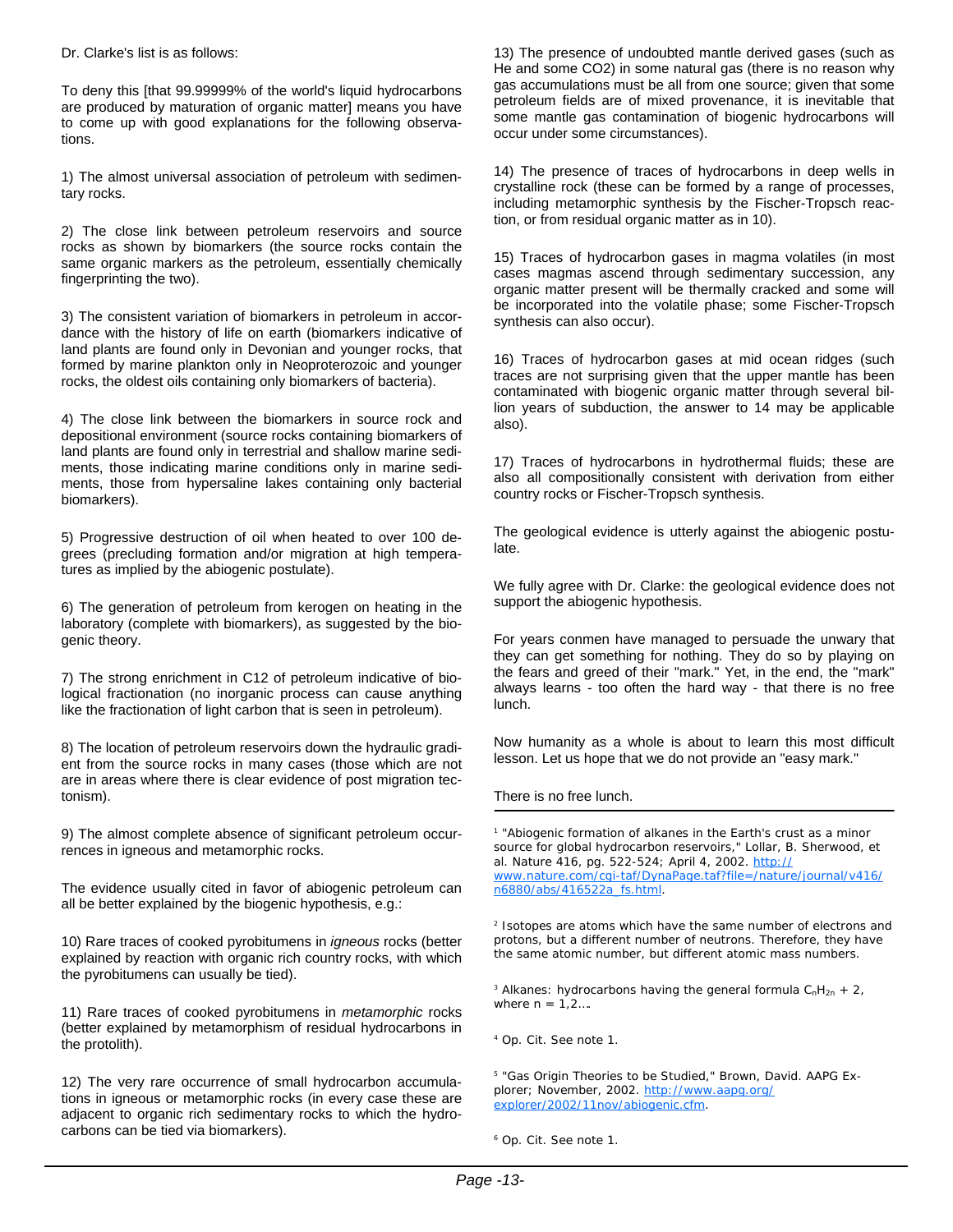# **Refugees & Extradition Refugees & Extradition**

# **Nowhere to Run, Nowhere to Hide**

# **by Michael Kane**

*May 5, 2005 1000 PST (FTW)*: **T**he decision by Canada's Immigration and Refugee Board (IRB) to deny refugee status to Jeremy Hinzman came as no surprise to this reporter. Hinzman is an Afghanistan veteran of the 82nd Airborne who refused deployment to Iraq and is now seeking refuge in Canada as a conscientious objector.

Over a year ago *FTW* published that Canada would extradite U.S. citizens attempting to avoid the coming military draft. At that time Mike Ruppert wrote:

> *Canada is most certainly out of the question. Treaty revisions have clearly established that the Canadian government will toss draft evaders right back over the border. This will be made easier because the FBI now has agents in several Canadian cities and, since October 2002, the Canadian military is now a part of the Northern Command (Northcom). Northcom is a unified command in which the armed forces of the Continental United States (CONUS), Canada and Mexico all report to an American four-star general.*

*…*

*In addition, there are problems of visa requirements and immigration law that might prevent young American men from extended stays in certain countries.*

*FTW, "Nowhere to Run, Nowhere to Hide," February 25, 2004*

Jeremy Hinzman's case is now in the appeals process, and after that route is exhausted, he will apply to stay in Canada on compassionate and humanitarian grounds.<sup>1</sup> Hinzman's experience is a prelude to what we have long said lies ahead. During the Vietnam War Canada accepted both draft dodgers and military deserters. This recent decision to side with Washington makes it clear that once conscription is reinstated there will be no escape to the north for would-be draft dodgers. It just won't be that simple this time around.

In "FAYETTEVILLE: An Assessment Of Military Resistance," Stan Goff wrote:

> *Canada was signatory to the U.S.-Canadian Smart Border Declaration (SBD) that could be interpreted to extradite American military-political refugees, but in December 2004 Prime Minister Paul Martin announced that Canada would not forcibly repatriate American service members who fled the armed service. That assurance turned out to be hollow on March 24th, when Hinzman was denied refugee status.<sup>2</sup>*

But the decision of Canada's IRB does not reflect the social consciousness of most Canadians. In a move of international solidarity, the War Resisters Support Campaign for military-political refugees has declared:

> *The majority of Canadians did not support this war. The Canadian government did not support this war. We call on the Canadian government to demonstrate its commitment to international law and the treaties to which it is a signatory, by making provision for US war objectors to have sanctuary in this country.3*

## Hinzman is not alone.<sup>4</sup>

It is estimated by the Pentagon that 5,000 soldiers have deserted, but traditionally the military understates such embarrassing numbers. U.S. Army Specialist Darrell Anderson served in Iraq and is now in Halifax seeking refugee status as well. Both Anderson and Hinzman have the same lawyer, Jeffrey House, who dodged the draft during the Vietnam War by escaping north to Canada himself. After choosing to break from procedure by not firing upon a 14-year-old Iraqi boy who was running in fear, Anderson's opinion of the war changed drastically.

"I started thinking about the insurgency they're fighting. And I remember seeing their faces and I remember being in combat against them. These were just regular people, there were elderly men, young men. And then I remember looking around Baghdad and seeing the blown up buildings, the people on crutches, the dismembered people, and thinking that these are just their family members. If someone blew up your house and killed a couple of your family, you're going to pick up a weapon and you're going to fight a war for it."

"So there's no way I could go back. It's my human right to choose not to kill innocent people. And there's no way I could go die for money and oil, rich people's investments. That's when I decided I couldn't go back."<sup>5</sup>

Truth be told, the war in Iraq is illegal. International law was broken when the United States military unilaterally invaded and occupied the sovereign nation. Richard Perle (known among his cronies as "The Prince of Darkness"), a key advisor to Secretary of Defense Donald Rumsfeld, admitted the invasion was illegal in November of 2003 when he stated:

"I think in this case international law stood in the way of doing the right thing."<sup>6</sup>

However the Canadian IRB did not allow Jeffery House to argue the legality of the war, which made his job defending Jeremy Hinzman all the more difficult.

"For me it's hard to say a soldier should go to jail for refusing to participate in an illegal war," says House. "But if I can't even prove the illegality of the war, it's harder to make the argument."

The hearing was rigged in Washington's favor.

After the appeals process is exhausted in the case of Hinzman, and he asks for acceptance from the Canadian people on compassionate and humanitarian grounds, Ottawa must then perform a delicate dance between the social morality of its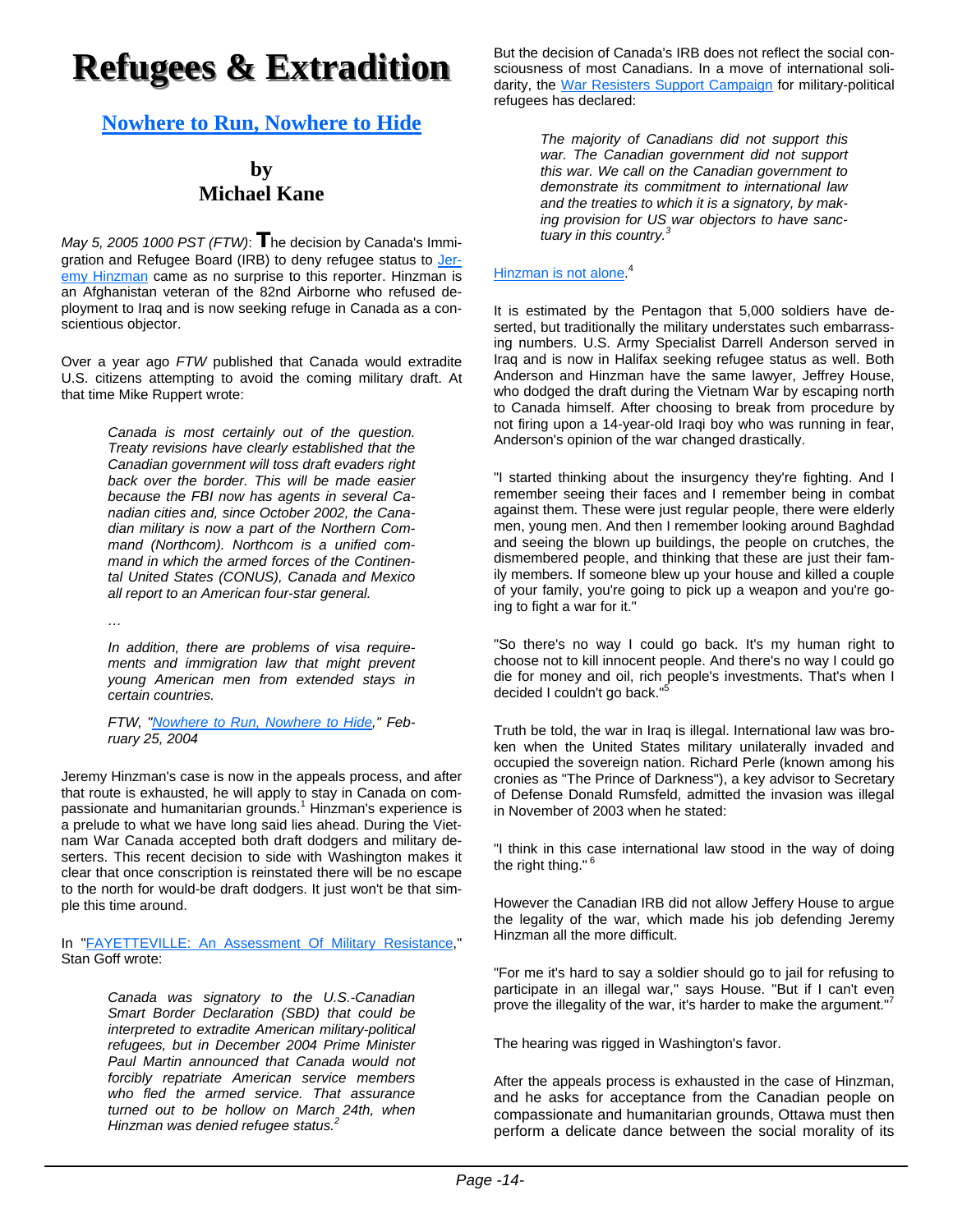people and the hegemonic neo-colonial force of Washington. In 2005, no one should be confused as to who is ultimately leading that tango.

In 1969, then prime minister Pierre Trudeau had this simple answer in reference to Vietnam draft dodgers: "Those who make the conscientious judgment that they must not participate in this war ... have my complete sympathy, and indeed our political approach has been to give them access to Canada ... Canada should be a refuge from militarism." <sup>8</sup>

This reflects the will of the Canadian people to this day, but international politics in contemporary society doesn't necessarily require the will of the people in order to create policy - especially when you consider that extradition doesn't directly impact upon the Canadian people themselves.

#### **Where does the draft currently stand?**

Representative Charles Rangel (D-NY) introduced a bill calling for conscription last year, but the legislation was placed on the suspension calendar in October of 2004. Rangel's office sent out a press release stating this was done to avoid addressing the issue before the election.<sup>9</sup>

Rangel introduced the legislation from an anti-war position, claiming that if the burden of fighting the war were evenly distributed via conscription, Americans would think twice about supporting a foreign policy that may send their own sons and daughters to possible death. The Congressman is now considering reintroducing the legislation on the floor of the House this year, but has not decided whether or not he will do so.<sup>10</sup>

Is America ready for a draft? If not, then what would it take to change that? Would another 9/11-style terror attack (possibly nuclear) ready the nation to send its young to slaughter? Would the mere threat of losing our "way of life" suffice?

Would \$4 for a gallon of gasoline do it?

# <sup>1</sup> http://www.jeremyhinzman.net/faq.html#6

<sup>2</sup> "FAYETTEVILLE: An Assessment of Military Resistance," by Stan Goff, FTW, March 29, 2005 http://www.fromthewilderness.com/ members/032905\_military\_resistance.shtml

<sup>3</sup> http://www.resisters.ca/declaration.html

<sup>4</sup> A good list of military refusers can be found here http://www.tomjoad.org/WarHeroes.htm

5 "I can't go back to Iraq: American 'deserters' seek refugee status," by Benjamin Witte, *The Dominion*, March 28, 2005 http:// dominionpaper.ca/accounts/2005/03/28/i\_cant\_go\_.html

<sup>6</sup> "War critics astonished as US hawk admits invasion was illegal," by Oliver Burkeman and Julian Borger, *The Guardian* http:// www.guardian.co.uk/Iraq/Story/0,2763,1089158,00.html

 $7$  "I can't go back to Iraq: American 'deserters' seek refugee status," Ibid

<sup>8</sup> "U.S. soldier right to seek refuge," by Guidy Mamann, *Metro*, March 29, 2005 http://www.metronews.ca/column\_immigration.asp? id=7202&cid=3251

<sup>9</sup> Congressman Rangel Press Release, October 5, 2004 http://www.house.gov/apps/list/press/ny15\_rangel/CBRDraftBillinSuspension Calender10052004.html

<sup>10</sup> On March 29, 2005, Congressman Rangel's office said they are "still waiting for the congressman to make a decision" as to whether or not he will reintroduce draft legislation this year.

"Students learn process to become objectors to draft," by Jenna Spinelle, *The Digital Collegian*, March 21, 2005 http:// www.collegian.psu.edu/archive/2005/03/03-21-05tdc/03-21-05dnews-09.asp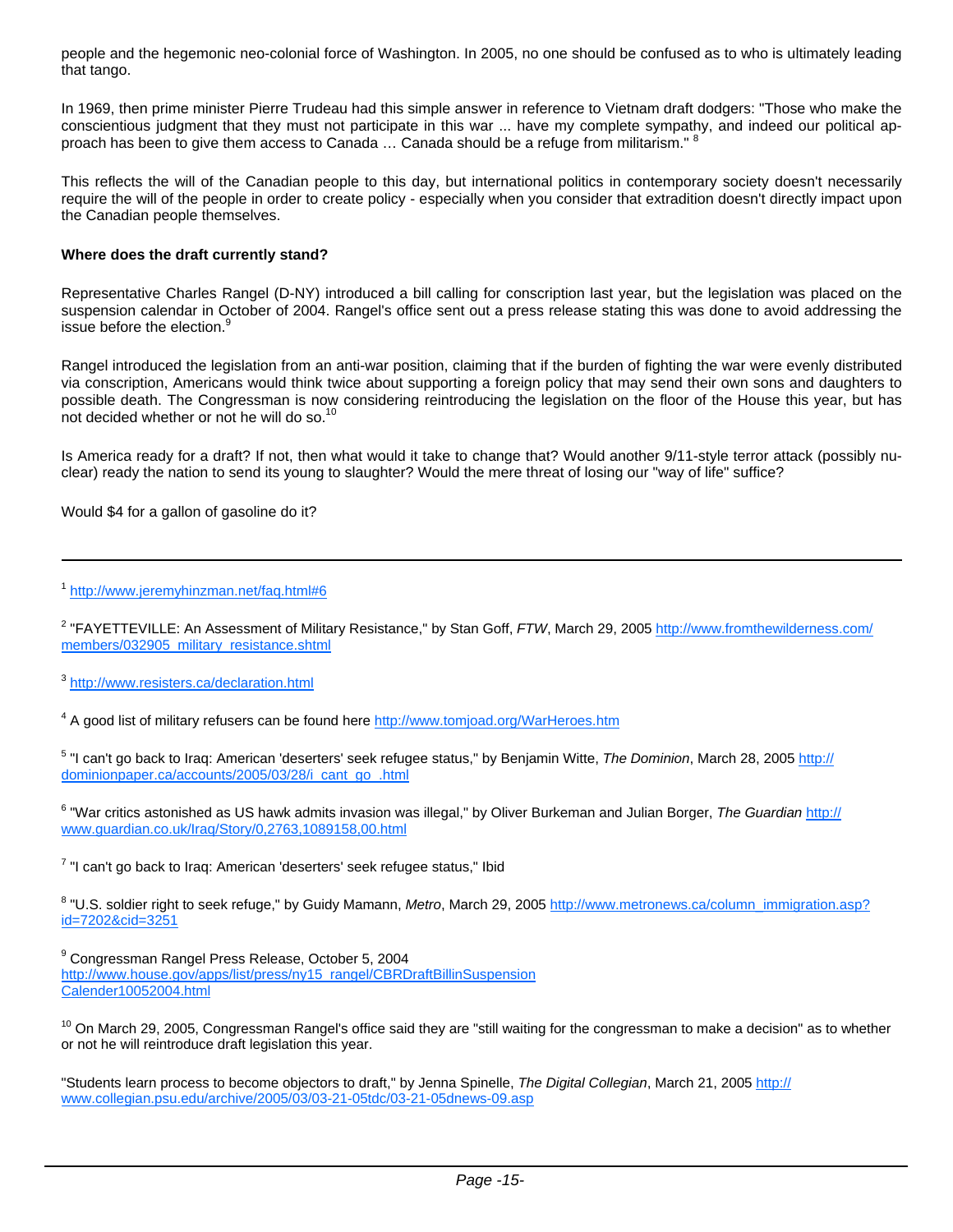**1.** 

*[As pointed out in* Crossing the Rubicon*, Britain needs Iraqi oil just as the U.S. does. Plans for invasion were nothing new. If the intelligence being gathered before the war did not fit these plans, the "facts" would be changed. This British memo is merely icing on the cake. From day one the Iraq conquest had nothing to do with the "war on terror." It always was, and still is, a resource war.* 

> "The basic plan was to capture 11 percent of the world's oil and put it in a bank while Halliburton, DynCorp, and a dozen other corporations get billions of US taxpayer dollars to rebuild the infrastructure for a time when the US will be able to use it, parcel it out to starving allies [such as Britain], or simply withhold it from foes."

#### *Crossing the Rubicon, p.535 —MK]*

## **Bush asked to explain UK war memo**

May 11, 2005 Washington/CNN http://www.cnn.com/2005/US/05/11/britain.war.memo/index.html

**2.** 

*[Public money flows into private pockets through fraudulent pricing and improper contracts. A decent guy is hired to oversee the corrupt process and put a stop to it. He does his job. The management punishes him by ignoring his report, replacing it with a report of their own, and relegating him to a basement office with no work. Then he sues. Then he gets an anonymous phone call from an apparent ally asking for a meeting at a nightclub. He shows up, and thugs emerge and beat the hell out of him – saying "keep your mouth shut." Well, guess what? Now everybody's watching. Concerned about "embarrassing" the place? Now you've shamed the place. –JAH]* 

#### **Los Alamos Whistleblower Attacked in N.M.**

By DEBORAH BAKER, *Associated Press* Writer June 7 '05 http://news.yahoo.com/news?tmpl=story&u=/ap/20050607/ ap\_on\_re\_us/whistleblower\_beaten

#### **3.**

*[If Israel intends to hit Iran, and Cheney has changed his mind about whether he'd like America to be associated with that move, then this latest AIPAC fiasco at the Pentagon is a nice way of showing how Israel and the US are really two distinct countries. Of course we're not working together! They spy on us. – JAH]* 

**Pentagon analyst faces new charge; Has been accused of leaking info to pro-Israel lobby group**  From Kevin Bohn, CNN Washington Bureau http://www.cnn.com/2005/LAW/05/24/pentagon.secrets/ index.html

*[Here is the flip side to the destructiveness of modern agriculture. On the land, modern agriculture depletes the soil and water resources, leaving us with a landscape polluted by pesticides and herbicides, and genetically weak monocrops just waiting to be wiped out by the evolution of a super-pest. Then the excess fertilizers and pesticides run off into streams and lakes which are choked by an accelerated process of eutrophication. Finally, the effluvia of industrial agriculture makes its way to the oceans, where it results in the spreading dead zones mentioned in this report. — DAP]* 

**Increase in 'Dead Zones' Starving the World's Seas** 

'Dead zones', where pollution has starved the sea of life-giving oxygen, are increasing at a devastating rate by Andrew Buncombe and Geoffrey Lean Published on Sunday, May 15, 2005 by the *Independent*/UK http://www.commondreams.org/cgi-bin/print.cgi?file=/ headlines05/0515-05.htm

**5.** 

**4.** 

*[What the* Financial Times *has admitted here is that oil arbitrage players have helped to drive the price of jet fuel through the roof. This has resulted in one major collapse in Southeast Asia and has only worsened the problems of United Airlines (which recently took away its employee pensions), Air France/KLM, and many other airlines. The Flat Earth economists argue that free markets will ameliorate Peak Oil. Here we have a perfect demonstration of the ways complex societies begin to collapse and proof that those economists are wrong.* 

*Think of the ramifications if world air carriers start to fail; if FedEx's aren't flying and DHL's aren't delivered? Think of the ramifications if they cost five times as much as they do now. Think of the ramifications if a seat on an airliner or the freight for air cargo cost five times as much. A major airline fails and hundreds of downstream businesses are affected. Unemployment rises. Demand shrinks a bit.* 

*And yet the United States is in one of the biggest road building and airport expansion frenzies in recent history. Why? The oil's running out. Cui bono? — MCR]* 

#### **BACKGROUND LINKS:**

- **PIRA: OIL PRODUCTS TRADING ANALYZER**
- **STATEMENT ON THE IMPACT OF HIGH ENERGY COSTS TO THE AMERICAN CONSUMER, MAY 19, 2005: STATEMENT OF JAMES C. MAY, PRESIDENT AND CEO, AIR TRANSPORT ASSOCIATION OF AMER-ICA, INC. BEFORE THE ENERGY AND MINERAL RE-SOURCES SUBCOMMITTEE COMMITTEE ON NATURAL RESOURCES U.S. HOUSE OF REPRESENTATIVES**

## **BRENT MOVE ON WTI CAUSES OIL TRADE LOSSES**

*Financial Times*, 22 May 2005 http://news.ft.com/cms/s/a7d3bff8-cad0-11d9-9abe-00000e2511c8.html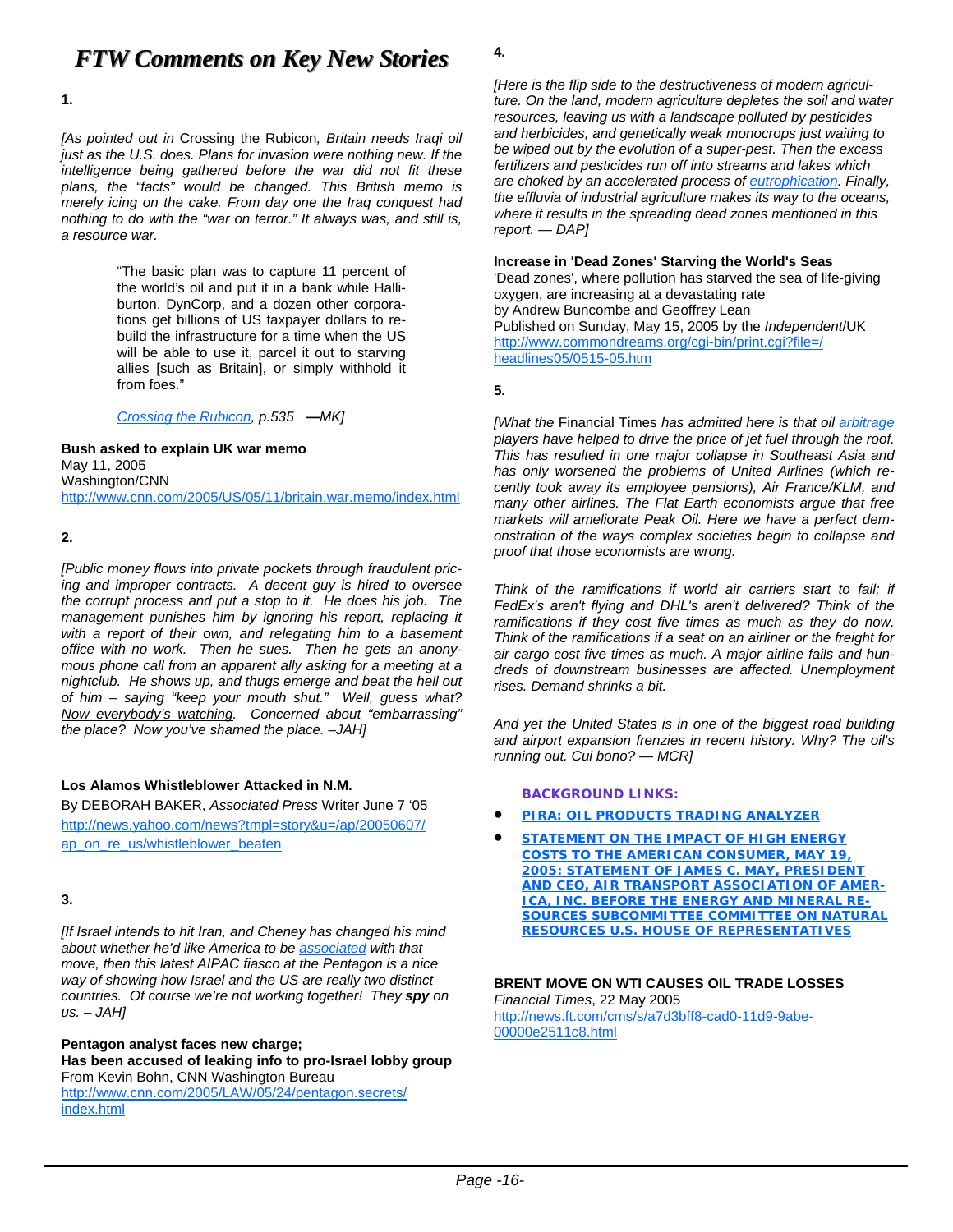# **Get yours now! First time ever.**

*From The Wilderness* **&** *Crossing the Rubicon* **high quality cotton tee shirts. Help us spread the word! Order yours today and support** *FTW* **and Michael Ruppert in their continuing dedication to bring YOU the most helpful, timely and informative research and news about your world available anywhere.** 



**Only \$15 + S&H! Proudly wear the cover of Crossing the Rubicon on your back and make people ask you what it is… then, ANSWER THEM!** 

**Don't forget to ask about the limited edition Oregon Tour T-shirt which are still available.** 

Sizes are Large and X-Large.

These shirts are 100% double stitched cotton.



The



**The End' Speela** "**Crossing The Rubicon: The Decline of the American Empire at the End of the Age of Oil"** *Book (\$15.99)*  **-- AND -- "The End of Suburbia"**  *DVD (\$24.00)* 



RBI/



# **Yours for only \$29.95 (**+s&h**)**

**That's a savings of over 20% !!!** 

**Please go to http://www.fromthewilderness.com to take advantage of this special offer!**